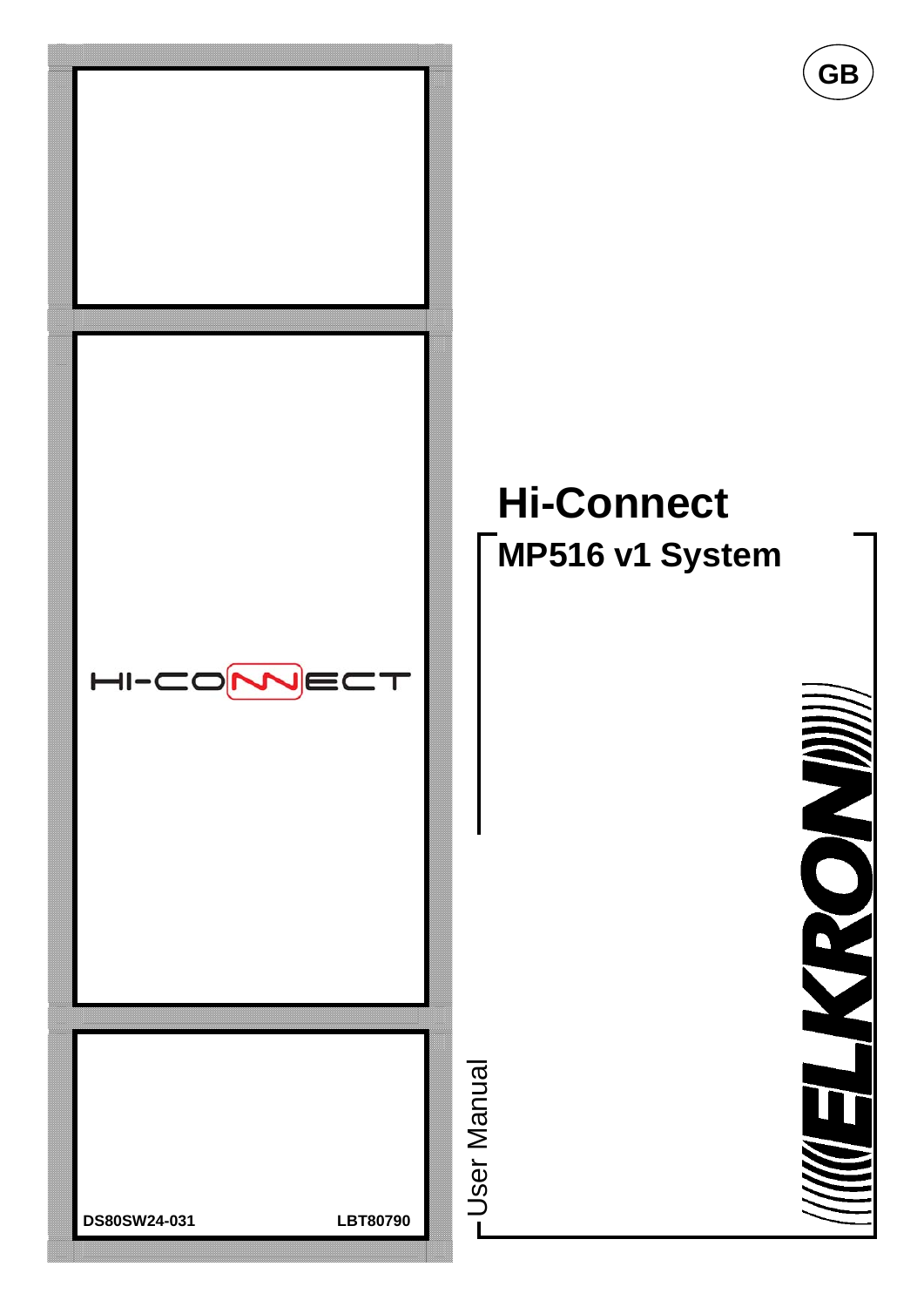The information contained in this document has been collected and controlled carefully. However, the company cannot be held responsible for any possible errors and omissions.

The company reserves the right to make, at any time and without warning, improvements and modifications to the products described in this manual.

In this manual, you may find references and information about products (hardware or software) or services not commercialized yet. These references and information do not imply that the company intends to commercialize these products and services.

Elkron is a trademark of URMET S.p.A.

All trademarks mentioned in this document belong to the corresponding owners.

All rights reserved. The total or partial reproduction of this document is authorised only for installation purposes of the MP516.

#### **IIIIIELKRONI)))**

Tel. +39 011.3986711 – Fax +39 011. 3986703 www.elkron.com – mail to:  $info@$ elkron.it

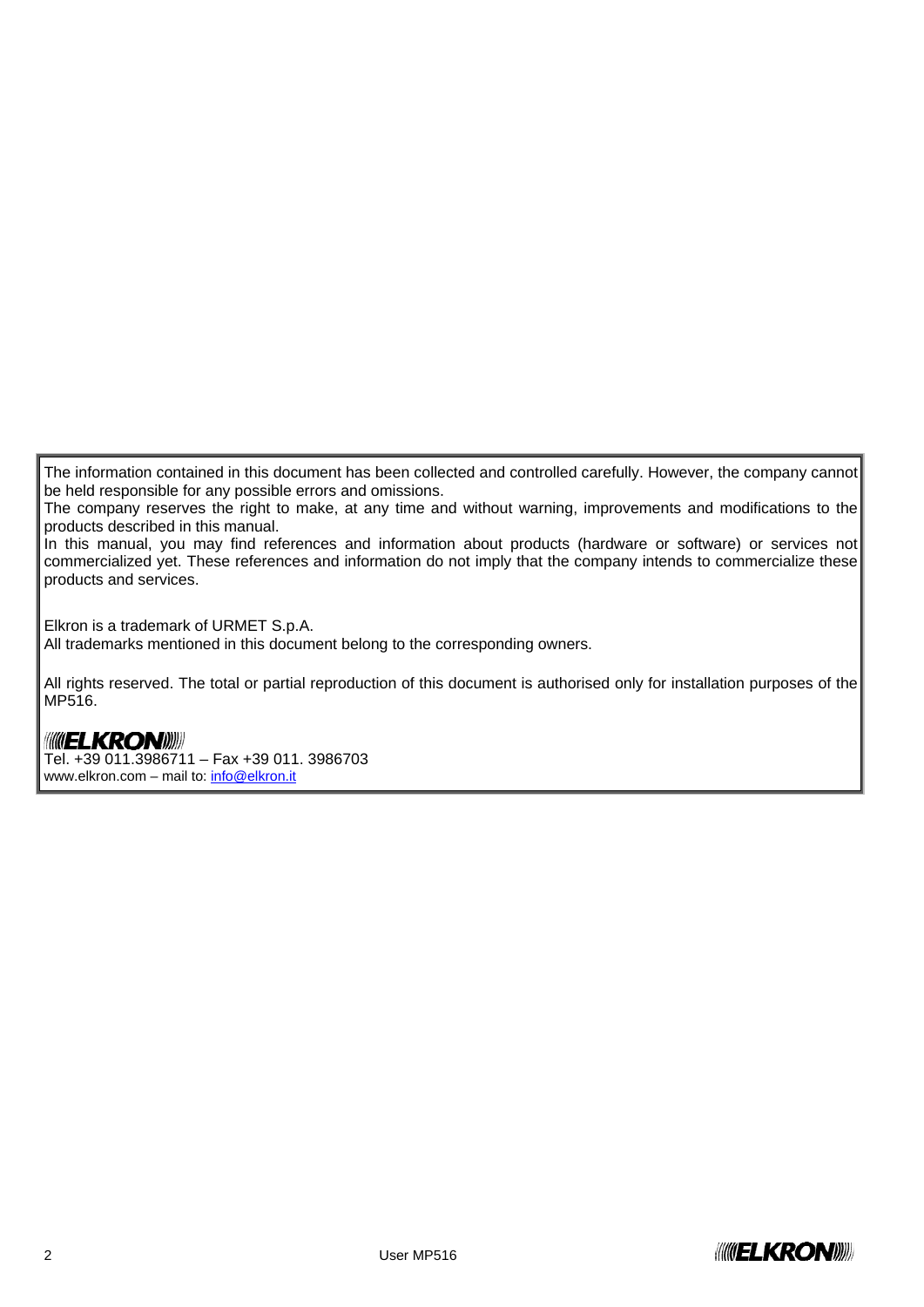## **TABLE OF CONTENTS**

| 11           |  |
|--------------|--|
| 1.1.1        |  |
| 1.1.1        |  |
| $\mathbf{2}$ |  |
| 2.1          |  |
| 2.2          |  |
| 2.2.1        |  |
| 2.2.2        |  |
| 2.3          |  |
| 2.3.1        |  |
| 2.3.2        |  |
| 2.3.3        |  |
| 24           |  |
| 2.4.1        |  |
| 3            |  |
| 3 1          |  |
| 3.1.1        |  |
|              |  |
| 41           |  |
| 4.1.1        |  |
| 4.2          |  |
| 4.3          |  |
| 4.4          |  |
| 4.5          |  |
| 4.6          |  |
| 4.7          |  |
| 4.8          |  |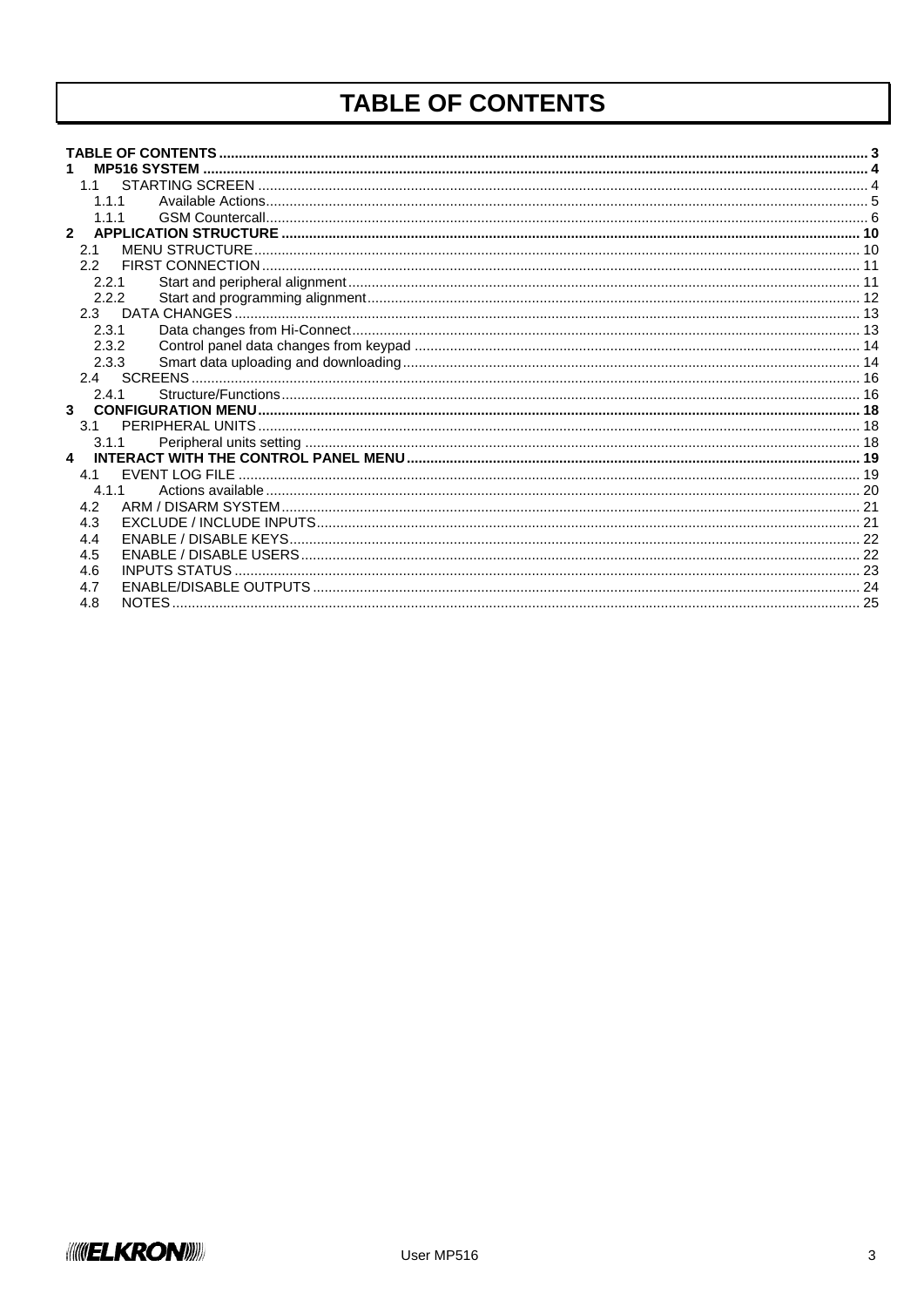#### **1.1 STARTING SCREEN**

After accessing the Control panel management, the screen appearing will have the same structure as the one below:

| $\overline{\mathbf{M}}$                                                                                                                                                                                                                                                                                                                                                                                                                                                                                                                                                                                                                                                                                                           |                             | MP516 v 1.xx - [v.01.00]        |            | $\Box$<br>$\mathsf{x}^-$ |
|-----------------------------------------------------------------------------------------------------------------------------------------------------------------------------------------------------------------------------------------------------------------------------------------------------------------------------------------------------------------------------------------------------------------------------------------------------------------------------------------------------------------------------------------------------------------------------------------------------------------------------------------------------------------------------------------------------------------------------------|-----------------------------|---------------------------------|------------|--------------------------|
| HI-COMECT                                                                                                                                                                                                                                                                                                                                                                                                                                                                                                                                                                                                                                                                                                                         | 雪<br>$Tx$ $Rx$              | LAN - Manual input<br>$\Lambda$ | (51651601) |                          |
| ⊟∙<br>$(N^{\circ})$<br>Configuration<br>ากั๊ม BUS Peripheral units<br>(39)<br>(36)<br><b>E Radio Devices</b><br><b>End</b> Programming<br><b>102</b> Partitions and Areas<br>А<br>Users<br>Keys<br>Parameters-Enablings<br>白色<br>Peripheral units / Devices<br>田信 BUS Peripheral units<br><b>Radio Devices</b><br>由图<br>And Inputs<br><b>E</b> Telephone Trx<br>Telephone numbers<br>Telephone parameters<br><b>SMS</b><br>由图 C200b protocol<br><b>E</b> Time Programmer<br>Interact with control unit<br>Event log file<br>Arm/disarm system<br>$\overline{\mathbf{z}}$ .<br>Exclude/include inputs<br>Enable/disable Keys<br>Enable/disable Users<br>Enable / Disable Outputs<br>Input status<br>Alarm log file<br>$\mathbf{2}$ |                             |                                 |            |                          |
| Last operations<br>Complete load<br>Complete download<br>Alam received                                                                                                                                                                                                                                                                                                                                                                                                                                                                                                                                                                                                                                                            | Control panel disconnected. | 3                               |            | ÷.                       |

The top panel **(1)** is specific for connection management and for some information about the control panel. The left panel **(2)** contains the function selection menu and the dates of some important operations carried out with the control panel. On the lower status bar **(3)**, it is possible to read the information about the connection state, the data exchange with the control panel and the interactions with the files.

On the left panel, there is also a button  $\Box$ , on the right of the menu, which allows hiding the area to display completely the programming pages.

The panel can be displayed again clicking on the button ...

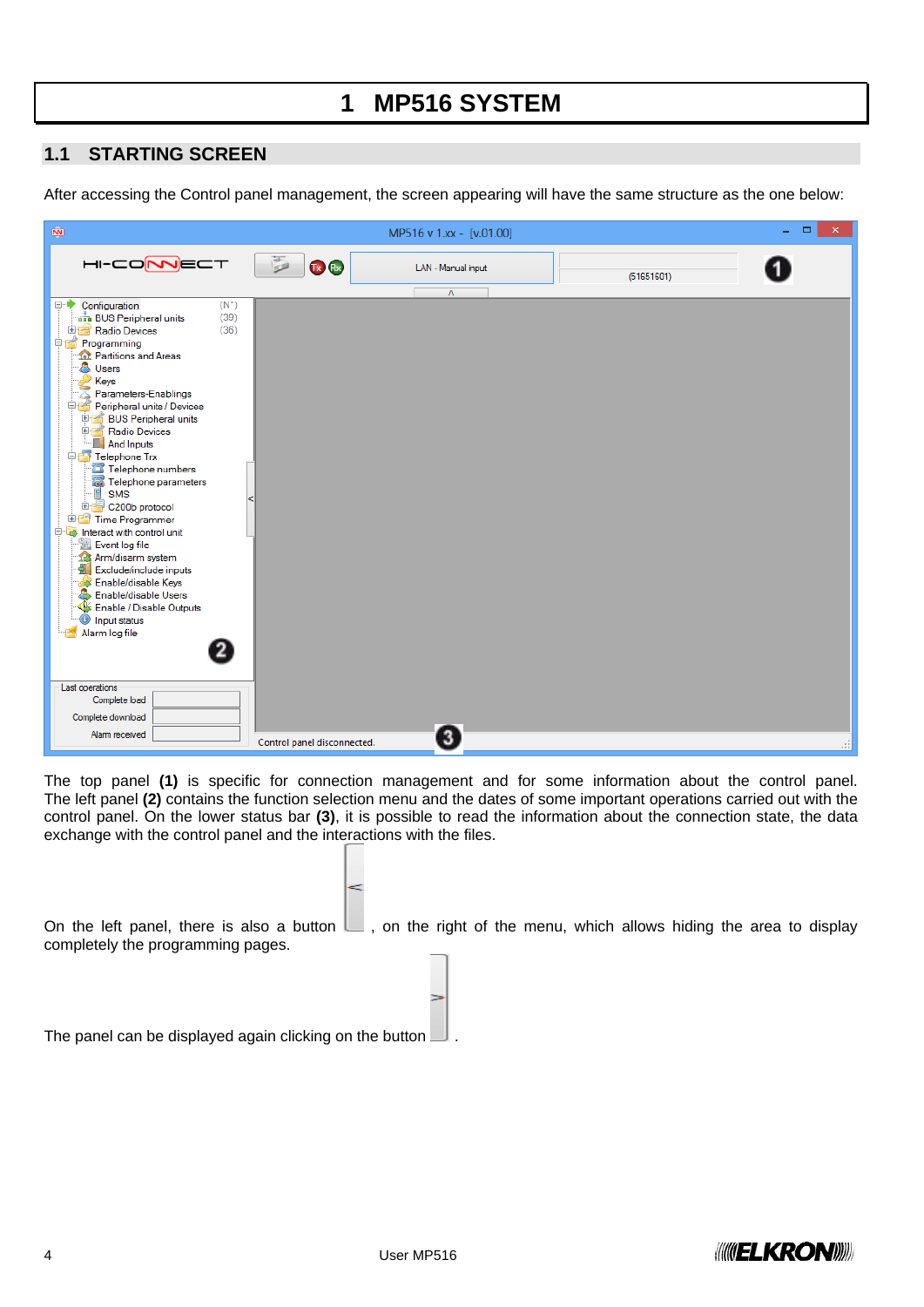#### **1.1.1 Available Actions**

In this screen, it is possible to:

• connect with the control panel. during the connection phase, cancel the connection in progress.  $\mathbb{R}$  end the connection in progress. No selected connection • choose the connection mode.

A window will appears containing the possible modes.

| <b>Available connections</b> |                    |  |
|------------------------------|--------------------|--|
|                              | сомз               |  |
| ē                            | LAN - Manual input |  |

By selecting one, the window closes and the button shows the summary of the connection selected. For example



- $\bullet$  enabled if the control panel is connected, uploads the configuration.
- enabled if the control panel is connected, downloads the configuration saved in the database of the current screen. The system status is checked before carrying out the operation and only if the system is completely disarmed, the download will be completed.

In all the configuration screens, the actions available are:

**FFI** saves the configuration of the current screen.

• prints the configuration of the current screen. In the "Peripheral" screen, prints the configuration of the entire system.

**Notes:** the functions **"Load data from control panel"** and "**Download programming into Control panel"** are not available in the following screens:

- Inputs, Outputs Readers and Keypads (it is possible to upload or download the data by selecting the "BUS Peripheral units" node*).*
- Inputs, Outputs, Remote Controls and Security (it is possible to upload or download the data by selecting the "Radio Devices" node*).*
- Event codes and Input codes (it is possible to upload or download the data by selecting the *C200b* Protocol node)
- T.P. parameters and T.P. controls (it is possible to upload or download the data by selecting the *Time Programmer* node*).*
- Event log, Arm/disarm system, Exclude/include inputs, Enable/disable Keys, Enable/disable Users and Input status (only data loading to Control panel is possible).

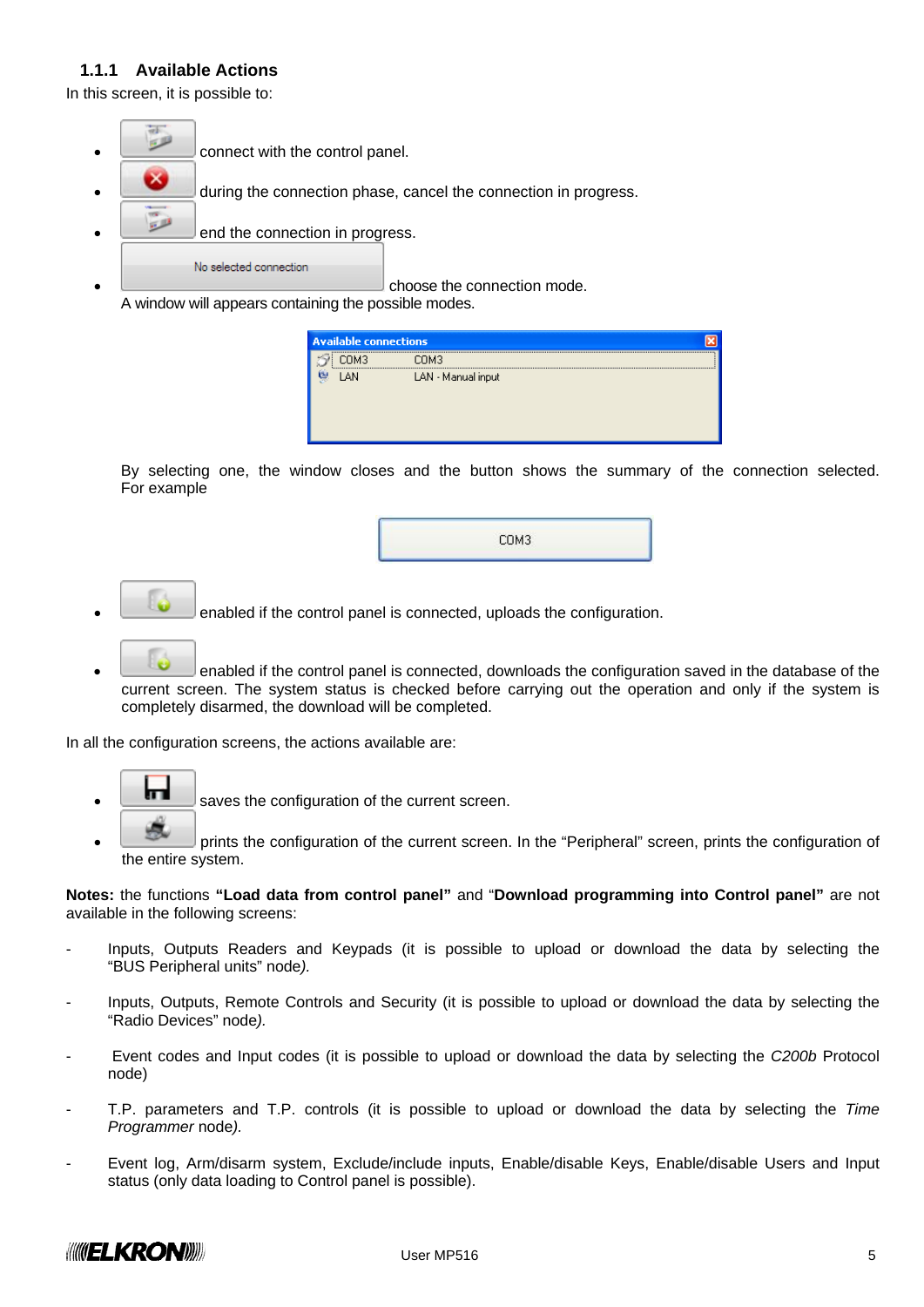#### **1.1.1 GSM Countercall**

Thanks to the Grazie the functionality called "GSM Countercall" it is possible to remote manage the control panel using a standard "Voice SIM" (no M2M and/or incoming Fax/Data number). In order to use the performance it is required: In the control panel enable the Remote Access:

- - o From the keypad by entering with Master code
		- in Enable -> Advanced -> Remote Access choose "Enable"
- in Hi-Connect manage the modem connected to the telephone line on which you want to be called
	- o In the Start-Up Screen
		- In Connections move under "Telephone Connections" the icon associated with the COM port connected to the modem

| $\overline{N}$                                                                     | Configuration          |                                                  | $\begin{array}{c c c c c c} \hline \multicolumn{3}{c }{\mathbf{C}} & \multicolumn{3}{c }{\mathbf{C}} & \multicolumn{3}{c }{\mathbf{R}} \end{array}$ |
|------------------------------------------------------------------------------------|------------------------|--------------------------------------------------|-----------------------------------------------------------------------------------------------------------------------------------------------------|
| <b>Connections</b>                                                                 |                        |                                                  |                                                                                                                                                     |
| Direct / telephone connections                                                     | <b>LAN</b> connections |                                                  |                                                                                                                                                     |
|                                                                                    |                        | Available ports                                  |                                                                                                                                                     |
| NOTE: "IT USB" or "IT USB/KEY" interfaces match to "USB Serial Port (COMbox)" icon |                        |                                                  |                                                                                                                                                     |
|                                                                                    |                        |                                                  |                                                                                                                                                     |
|                                                                                    |                        |                                                  |                                                                                                                                                     |
|                                                                                    |                        |                                                  |                                                                                                                                                     |
|                                                                                    |                        |                                                  |                                                                                                                                                     |
|                                                                                    |                        |                                                  |                                                                                                                                                     |
|                                                                                    |                        |                                                  |                                                                                                                                                     |
| Direct connections                                                                 |                        | Telephone connections                            |                                                                                                                                                     |
| Move there "USB Serial Port (COMbox)" icon                                         |                        | Move there "Porta di Comunicazione (COMxx)" icon |                                                                                                                                                     |
|                                                                                    |                        | Porta di comunicazione (COM1)                    |                                                                                                                                                     |
|                                                                                    |                        | <b>Modem ELKRON BOTTICELLI</b><br>Available port |                                                                                                                                                     |
|                                                                                    |                        |                                                  |                                                                                                                                                     |
|                                                                                    |                        |                                                  |                                                                                                                                                     |
|                                                                                    |                        |                                                  |                                                                                                                                                     |
|                                                                                    |                        |                                                  |                                                                                                                                                     |
|                                                                                    |                        | $\overline{\mathbf{v}}$<br>Modem configuration   | Select Modem                                                                                                                                        |
|                                                                                    |                        |                                                  | Save and                                                                                                                                            |
|                                                                                    |                        | Cancel                                           | close                                                                                                                                               |
|                                                                                    |                        |                                                  |                                                                                                                                                     |

 In the appearing pop-up choose the modem model connected to the computer between the available ones and do not remove the flag at "Enable modem to receive Alarms/Countercalls"; confirm with "End" button then "Save and Close".

| $\bar{\mathbf{M}}$                                         | ×<br>Modem                             |  |  |  |  |  |  |  |
|------------------------------------------------------------|----------------------------------------|--|--|--|--|--|--|--|
|                                                            | Choose the modem for COM configuration |  |  |  |  |  |  |  |
|                                                            |                                        |  |  |  |  |  |  |  |
| Modem type                                                 | <b>ELKRON BOTTICELLI</b><br>٧          |  |  |  |  |  |  |  |
|                                                            |                                        |  |  |  |  |  |  |  |
|                                                            |                                        |  |  |  |  |  |  |  |
| Enable Modem to receive Alams/Countercalls $\triangledown$ |                                        |  |  |  |  |  |  |  |
|                                                            |                                        |  |  |  |  |  |  |  |
|                                                            |                                        |  |  |  |  |  |  |  |
| Cancel                                                     |                                        |  |  |  |  |  |  |  |
|                                                            | End                                    |  |  |  |  |  |  |  |

 For further details consult paragraph 6.2 – Connections of the user manual "Hi-Connect – Installation and management"

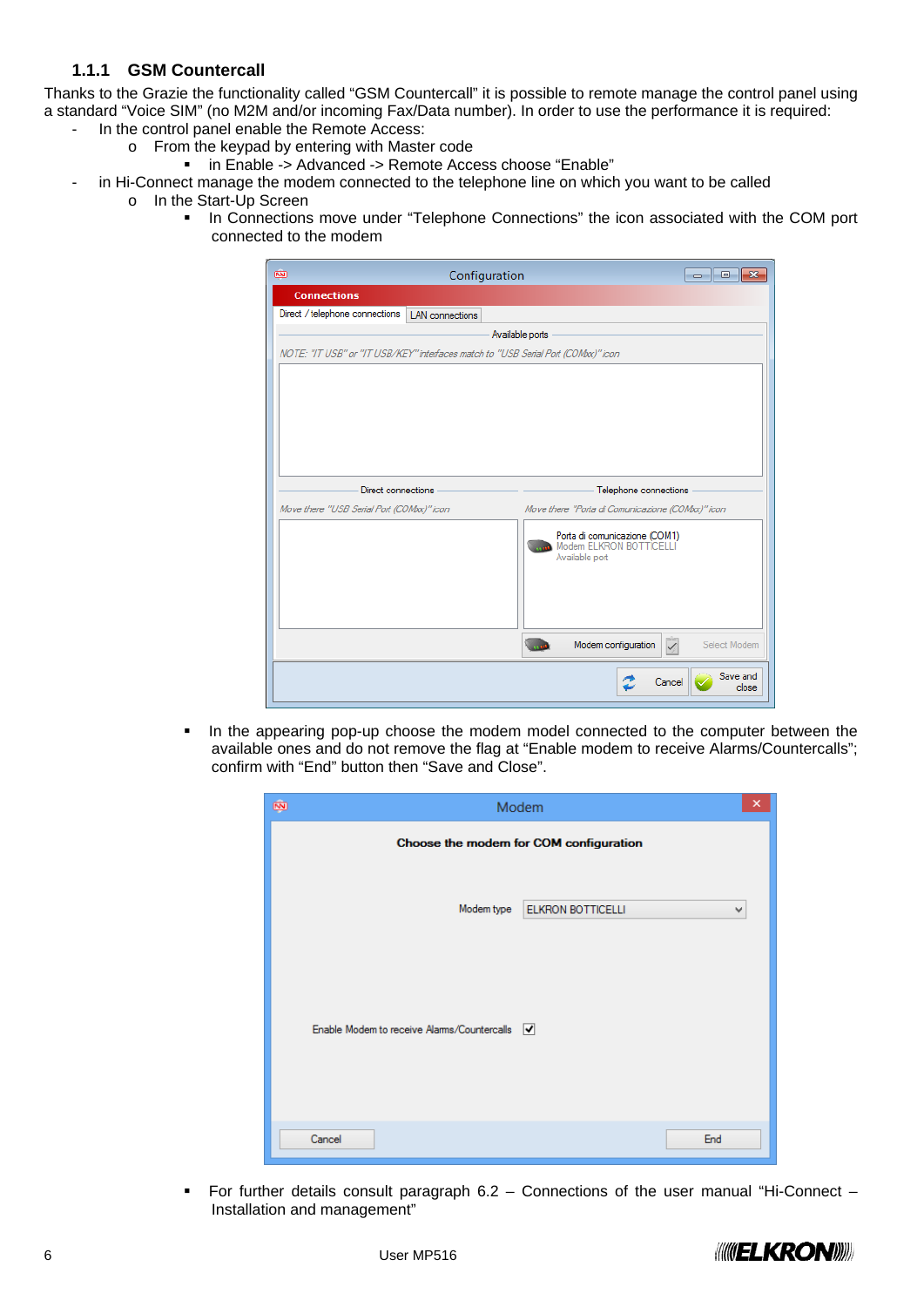- In Hi-Connect enable Alarms/Countercalls reception
	- o In Start-Up Screen
		- **In Settings -> Alarms/Countercalls Reception flag** 
			- Alarms/Countercalls Reception enabled
				- Receive Alarms/Countercalls via telephone connections
		- **•** Confirm with "Save and close" button

| (KSI)                     |                                                                                           | Configuration           |         | $\sim$ $\le$ $\,$<br>$-83$  |
|---------------------------|-------------------------------------------------------------------------------------------|-------------------------|---------|-----------------------------|
| <b>Settings</b>           |                                                                                           |                         |         |                             |
|                           | System setting Alams/Countercals reception                                                | Alams management filter |         |                             |
| Alarm notification Pop-Up |                                                                                           |                         |         |                             |
| Sound                     |                                                                                           | Sound repetition number |         | Test                        |
|                           | v                                                                                         | 5                       |         |                             |
|                           | Alarms/Countercalls reception enabling                                                    |                         |         |                             |
|                           | Mams/Countercalls reception enabled                                                       |                         |         |                             |
|                           |                                                                                           |                         |         |                             |
|                           | Receive Alams/Countercalls via telephone connections<br>Receive alams via LAN connections |                         |         |                             |
|                           | Settings of alams reception via LAN                                                       |                         |         |                             |
|                           | Network connections available                                                             |                         |         | Pote enabled                |
|                           | 0015588B8E7B                                                                              |                         | No port |                             |
| Ethemet                   |                                                                                           |                         |         |                             |
| Up                        |                                                                                           |                         |         |                             |
|                           |                                                                                           |                         |         |                             |
|                           |                                                                                           |                         |         |                             |
|                           |                                                                                           |                         |         |                             |
|                           |                                                                                           |                         |         |                             |
|                           |                                                                                           |                         |         | Select port<br>$\sqrt{2}$   |
|                           |                                                                                           |                         |         |                             |
|                           |                                                                                           |                         | ≁       | Save and<br>Cancel<br>close |
|                           |                                                                                           |                         |         |                             |

- In control panel enable Type A Countercall:
	- o From the keypad by entering with Installer Code
		- In Telephone Dialer -> Advanced -> Return call select "Ret. Call Type A"
	- o In Hi-Connect
		- In Managements -> System select the system and press "Open in management"
			- From the system management screen choose the Telephone Trx -> Telephone Parameters node and in the Countercall/GSM Countercall box select "Type A" voice then confirm with the "Save" button

| $ \overline{NN} $                                                                           | Telephone parameters                                                                                                 | $\begin{array}{c c c c c c} \hline \multicolumn{3}{c }{\mathbf{C}} & \multicolumn{3}{c }{\mathbf{X}} \end{array}$ |
|---------------------------------------------------------------------------------------------|----------------------------------------------------------------------------------------------------------------------|-------------------------------------------------------------------------------------------------------------------|
| <b>Tel. options and PSTN parameters</b>                                                     |                                                                                                                      | ы                                                                                                                 |
| Tel_network<br>Country<br>Italy<br>v                                                        | Tone control<br><b>O</b> Disable<br>Enable                                                                           | Remote surveill, backup<br><b>O</b> Disable<br>Enable                                                             |
| <b>PABX</b><br>PABX connect.                                                                | Answer control<br><b>O</b> Disable<br>Enable                                                                         | Voice messages<br>Sending mode<br>Mode 1<br>v                                                                     |
| Local access digit<br>v                                                                     |                                                                                                                      |                                                                                                                   |
| <b>Advanced opt. and GSM parameters</b>                                                     |                                                                                                                      |                                                                                                                   |
| Answer machine<br>$\triangledown$ GSM<br><b>PSTN</b><br>Rings<br>$\mathcal{M}$              | Return call<br><b>Disable</b><br>(First modem number)<br>(GSM Countercall)<br>۰<br>Type A<br>Type B (Number request) | Enable net.<br>$\nabla$ PSTN<br><b>GSM</b><br>Pin                                                                 |
| Call delay<br>Enable<br><b>O</b> Disable                                                    | <b>Incoming Sms</b><br><b>O</b> Disable<br><b>Fnable</b><br>Ω                                                        | 01 / 12 / 09<br>Elap.                                                                                             |
| <b>Telephone tests</b>                                                                      |                                                                                                                      |                                                                                                                   |
| Cyclic test calls<br>$\odot$ Disable<br>Teleph. No.<br>24-hour<br>$\checkmark$<br>System ON | Interval(Hours)<br>30<br>Hour $23$<br>Min<br>1 <sub>h</sub><br>$\checkmark$                                          | <b>PSTN</b> line test<br><b>Disable</b><br>24-hour<br>System ON                                                   |
| Latest updates<br>Load:                                                                     | Download:                                                                                                            | Modified:                                                                                                         |

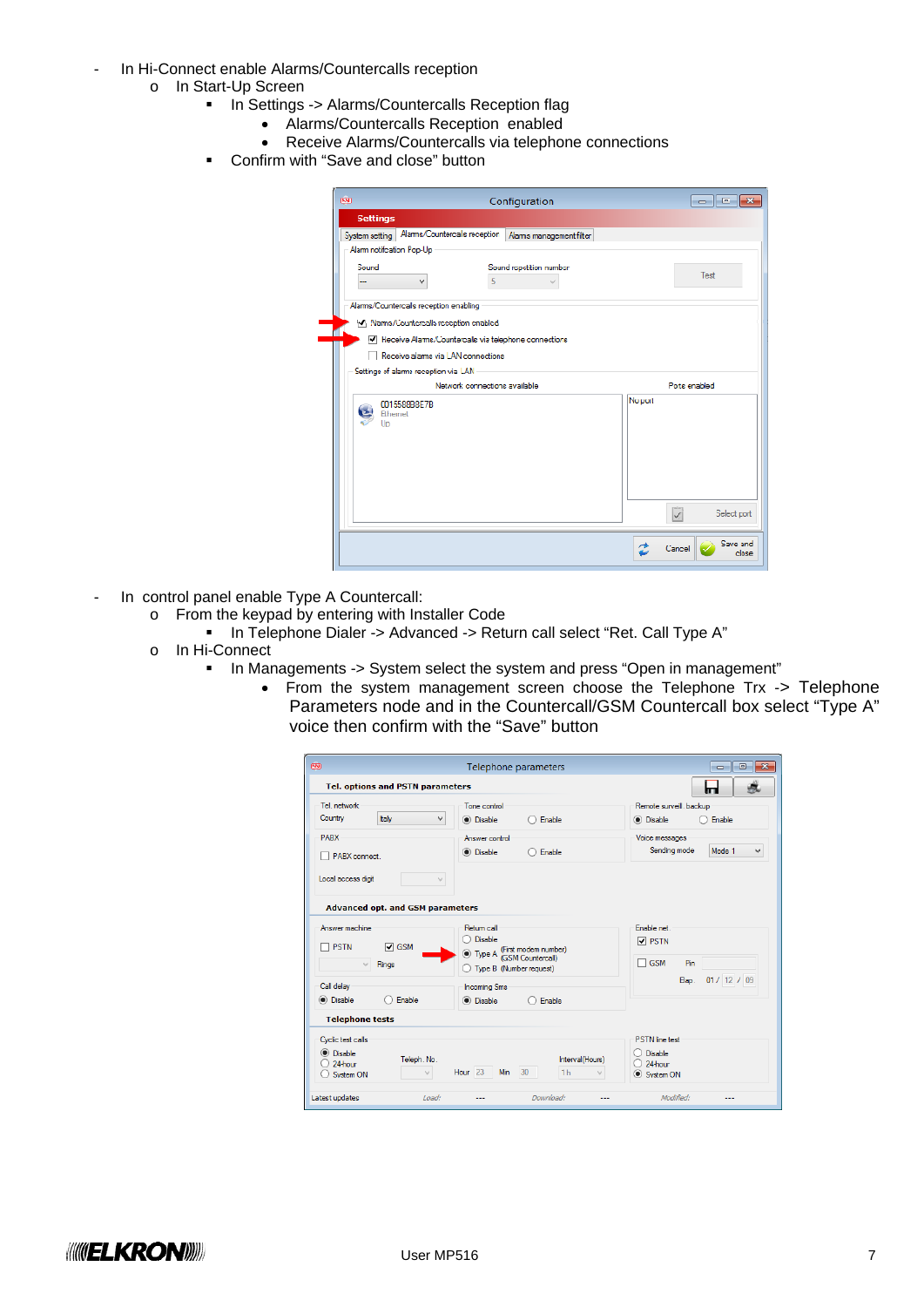- Store in the control panel the telephone number on which you want to be called **as the first number in numerical order set with "Modem" sending mode** between the stored ones in one of these methods:
	- o From the keypad by entering with installer code
		- In Telephone Dialer -> Phone Numbers -> Tel. Number select one of the free numbers and set the telephone number
		- **In Telephone Dialer -> Phone Numbers -> Phone Line select the number and in Select Line** choose "GSM Line"
		- In Telephone Dialer -> Sending Mode select the number and choose "Modem"
	- o From Hi-Connect **(optional)<sup>1</sup>**
		- From the system management screen choose the Telephone Trx. -> Telephone Numbers node and set one of the free numbers with the parameters "Telephone number -> Number on which you want to be called" – "Vector type –> GSM" – "Sending mode -> Modem" then confirm with the "Save" button

|                |                       |                 |                                                                        |                       | Assigned events               |
|----------------|-----------------------|-----------------|------------------------------------------------------------------------|-----------------------|-------------------------------|
| <b>No</b>      | Telephone number      | Vector type     | Assigned partitions                                                    | Sending mode          | $\triangledown$ Burglar alarm |
|                | 0112474551321         | <b>GSM</b>      | 1.2.3.4                                                                | <b>IDP</b>            | Pre-alam                      |
| $\overline{c}$ | 43654                 | <b>PSTN</b>     | 5.6.7.8                                                                | Modem                 | Technological alarm Type 1    |
| 3              | 4155                  | <b>PSTN</b>     | 9.10.11.12                                                             | Voice                 | Technological alam Type2      |
| 4              | 808.403.35.8:8044 LAN |                 | 13.14.15.16                                                            | Modom                 | Technological alam Type3      |
| 5              | 0112223541248 GSM     |                 | System                                                                 | Modem                 | Fire alam                     |
| 6              |                       | <b>ESTIN</b>    | System                                                                 | Welfela               | Panic                         |
| 7              |                       | <b>PSTN</b>     | System                                                                 | Voice                 | Silent panic                  |
| 8              |                       | <b>PSTN</b>     | System                                                                 | Voice                 | Emergency                     |
| 9              |                       | <b>PSTN</b>     | System                                                                 | Voice                 | Hold-up                       |
| 10             |                       | <b>PSTN</b>     | System                                                                 | Voice                 | Partitions/System ON/OFF      |
| 11             |                       | <b>PSTN</b>     | System                                                                 | Voice                 | Maintenance                   |
| 12             |                       | <b>PSTN</b>     | System                                                                 | Voice                 | Input inclusion/exclusion     |
| No.            | Telephone number      | Vector type     | Associated partitions                                                  | Sending mode          | ⊽<br>Tampering                |
| 5              | 01122235412487        | <b>GSM</b><br>v | $\overline{2}$<br> 8<br>13<br>5<br>6<br>7<br>$\mathbf{1}$<br>$\vert 4$ | Modem<br>$\checkmark$ | Mains power                   |
|                |                       |                 |                                                                        |                       | Low battery                   |
|                |                       |                 | 10 11 12 13 14 15 16<br>9                                              |                       | System fault                  |
|                |                       |                 | System<br>Areas                                                        |                       | False Code                    |
|                |                       |                 |                                                                        |                       | SIM expiry                    |

- Store in Hi-Connect the number of the SIM in the control panel
	- o In the Start-Up Screen
		- **IDED** 10 The "Personal details -> Systems choose the system you want to control, press the "Telephone" numbers/Addresses" button and insert the SIM number; confirm with the "End" button then "Save and close"

| $\overline{\mathbf{N}}$ |                        |                   |           |                   |      | Personal details  |                                |   |                      |                                                                            | $\Box$<br>$\Box$ | $\Sigma$      |
|-------------------------|------------------------|-------------------|-----------|-------------------|------|-------------------|--------------------------------|---|----------------------|----------------------------------------------------------------------------|------------------|---------------|
| <b>Systems</b>          |                        |                   |           |                   |      | Research          |                                |   |                      | Columns <b>iii</b> Groupings $\overline{\Xi}$ $\frac{A}{2}$ $\overline{A}$ |                  | ್             |
| System  Control         |                        | Version           | Customer  | Address           | Name | Installer         | Tester                         |   | Installati Test date | Installer  Alams                                                           |                  | Skip v        |
| <b>MP508</b>            |                        |                   |           |                   |      |                   |                                |   |                      |                                                                            |                  |               |
| 55555555                | <b>MP508</b>           | $v 4x^2$          |           |                   |      |                   |                                |   |                      | 000000                                                                     | No               | No            |
|                         | $\overline{\text{NN}}$ |                   |           |                   |      | Telephone numbers |                                |   |                      | $\times$                                                                   |                  |               |
|                         |                        |                   |           |                   |      |                   | System telephone numbers entry |   |                      |                                                                            |                  |               |
|                         |                        | Telephone number  |           |                   |      |                   |                                |   |                      |                                                                            |                  |               |
|                         |                        | 34587844562132154 |           |                   |      |                   |                                |   |                      |                                                                            |                  |               |
|                         |                        |                   |           |                   |      |                   |                                |   |                      |                                                                            |                  |               |
|                         |                        |                   |           |                   |      |                   |                                |   |                      |                                                                            |                  |               |
|                         |                        |                   |           |                   |      |                   |                                |   |                      |                                                                            |                  |               |
|                         |                        |                   |           |                   |      |                   |                                |   |                      |                                                                            |                  |               |
|                         |                        |                   |           |                   |      |                   |                                |   |                      |                                                                            |                  |               |
|                         |                        |                   |           |                   |      |                   |                                |   |                      |                                                                            |                  |               |
|                         |                        |                   |           |                   |      |                   |                                |   |                      |                                                                            |                  |               |
|                         |                        |                   |           | Telephone number: |      |                   | $\circ \circ$                  |   |                      |                                                                            |                  |               |
|                         |                        | Cancel            |           |                   |      | $<<$ Back         | <b>Addresses</b>               |   | End                  |                                                                            |                  |               |
| ≺                       |                        |                   |           |                   |      |                   |                                |   |                      |                                                                            |                  | $\rightarrow$ |
|                         | Print                  | Tel. numbers/     |           | Details           | Œ    | Add               | Delete                         | 7 |                      | Cancel                                                                     | Save and         |               |
|                         |                        |                   | Addresses |                   |      |                   |                                |   | Change               |                                                                            |                  | close         |

*1 If a local connection (direct connection via USB) is available you can also use this method.* 



l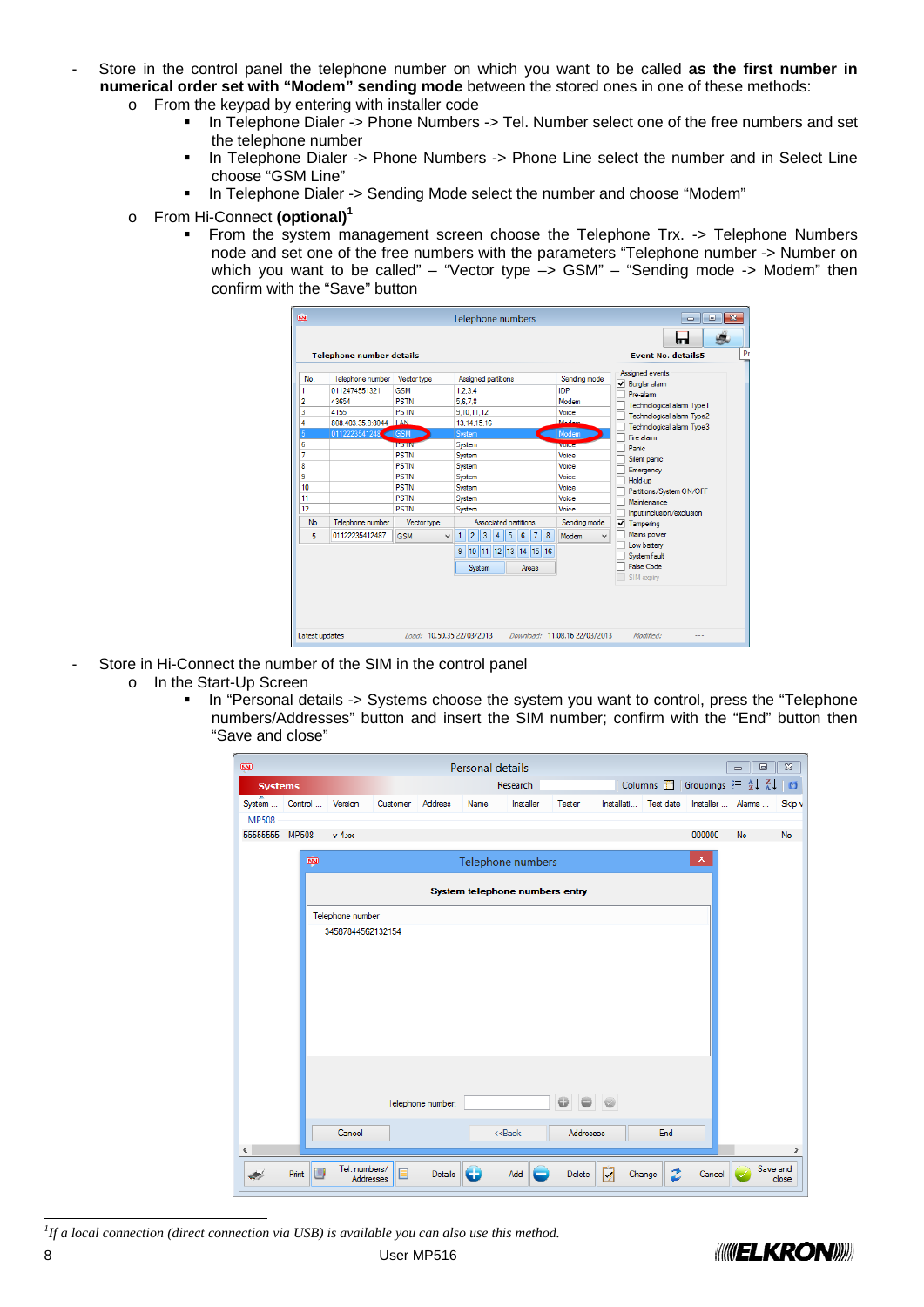- Open the system management, press the connection selection button and choose the COM port related to the modem connected at the telephone line on which the system will call followed by " – Countercall"



In the appearing pop-up select the voice "GSM Countercall" and press "Ok"

| Select countercall                                                                                                                                                                             |
|------------------------------------------------------------------------------------------------------------------------------------------------------------------------------------------------|
| Select countercall type                                                                                                                                                                        |
| <b>NOTES</b><br>- 'GSM Countercall' is avaible only if 'Type A Countercall'' is enabled in Control Panel<br>- For MP508TG and MP508M/TG function is available only for 4.01 version or greater |
| Standard countercall                                                                                                                                                                           |
| GSM countercall (To be used just for Voice SIM Remote Management)                                                                                                                              |
| * With 'Adj,' parameter you can modify the waiting time of the modem before sending the Countercall command,<br>The Value should be changed just in case of troubles.                          |
| Οk<br>Cancel                                                                                                                                                                                   |

Press the "Connect" button, Hi-Connect will make a vocal call to the control panel and will wait for a Countercall.

Notes

- The "Adj." parameter shown in the Countercall selection pop-up usually should not be modified. In case of troubles with the GSM Countercall, verify the GSM module installed on the control panel. If the module **is not "Sierra" marked,** try to set the parameter at 2. If the module **is** "**Sierra**" **marked,** try to set the parameter at - 2. Normally greater values are not required.
- After having sent the Countercall command to the control panel, Hi-Connect will wait 2 minutes for the call. Do not close the management window before the time runs out; after the expiry, if the system did not call, an error pop-up will be showed.

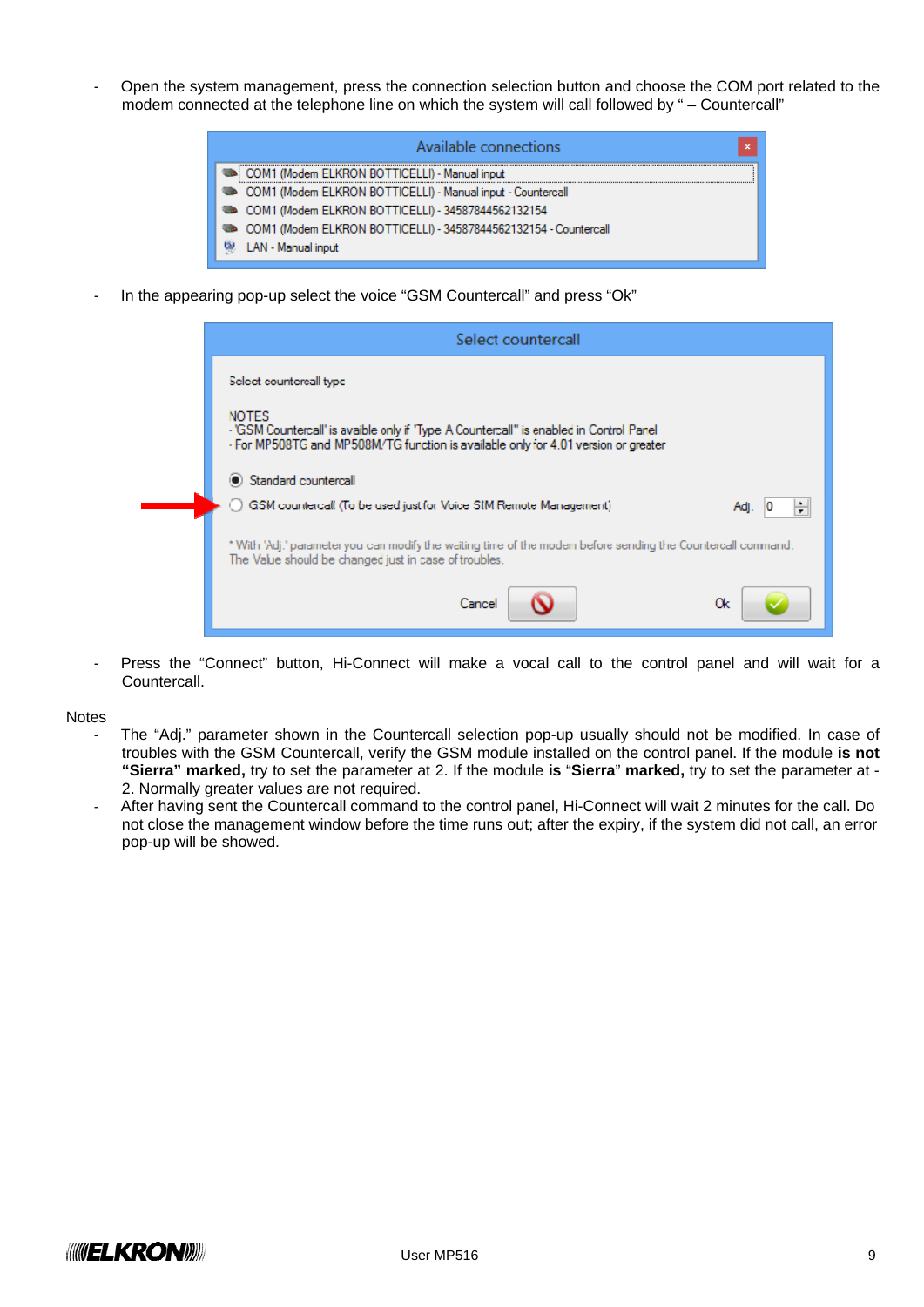#### **2.1 MENU STRUCTURE**

The menu has the following structure and is divided into nodes and sub nodes to facilitate understanding. Each node includes screens for the control panel programming. An icon represents each node and screen.



The green arrow " $\blacktriangleright$ " means that the node has been selected.

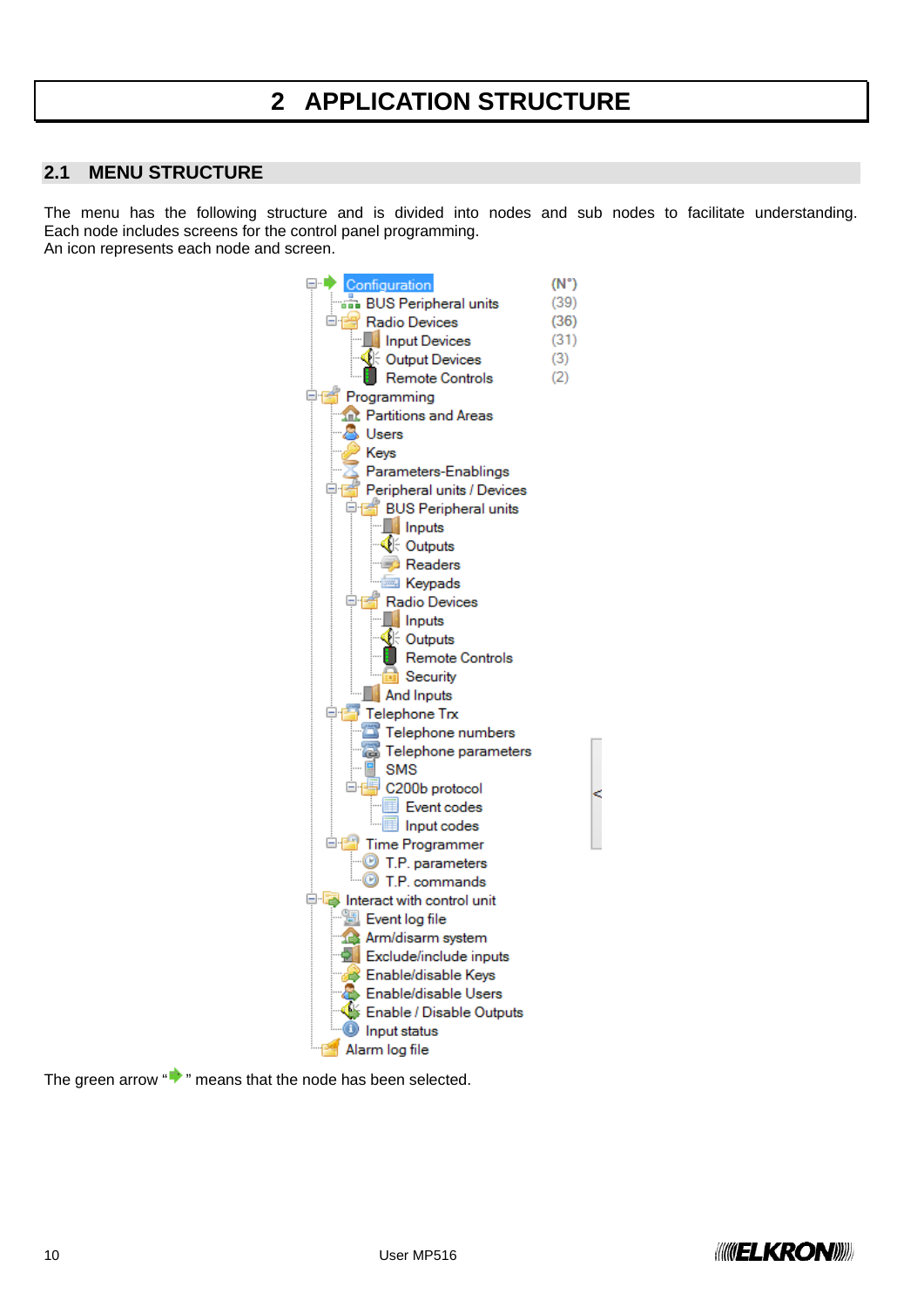#### **2.2 FIRST CONNECTION**

#### **2.2.1 Start and peripheral alignment**

At the first connection the program shows the screen "Peripheral Units" that asks for the alignment of the system configuration with the software configuration.

Answering "Yes", the configuration is aligned and it is possible to continue with the programming.

Answering "No", the connection is interrupted because no operation is possible with a hardware misalignment. It is also possible the manual selection of the peripherals before the connection (see § 3.1.1). This operation is useful for an offline configuration.

| $\overline{\mathbf{N}}$                                                                                                                                                                                                                                                                                                                                                                                                                                                                                                                                                                                                                                 | MP516 v 1.xx - [v.xx.xx]                                                                             | $ \Box$<br>$\propto$ |
|---------------------------------------------------------------------------------------------------------------------------------------------------------------------------------------------------------------------------------------------------------------------------------------------------------------------------------------------------------------------------------------------------------------------------------------------------------------------------------------------------------------------------------------------------------------------------------------------------------------------------------------------------------|------------------------------------------------------------------------------------------------------|----------------------|
| HICOMECT                                                                                                                                                                                                                                                                                                                                                                                                                                                                                                                                                                                                                                                | $\sum_{i=1}^{n}$<br>$\odot$<br>LAN (Mode Elkron) - 00-20-4A-E3-96-00:8050<br>(51651601)<br>$\Lambda$ |                      |
| ⊟∙⋫<br>Configuration<br>BUS Peripheral units<br>Radio Devices<br>$\pm$<br><b>E</b> Programming<br>Partitions and Areas<br>Тm.<br>& Users<br>Keys<br>Parameters-Enablings<br>Peripheral units / Devices<br>BUS Peripheral units<br>Radio Devices<br>由<br>And Inputs<br>Fig. Telephone Trx<br>Telephone numbers<br>Telephone parameters<br>SMS<br>由 C200b protocol<br><b>E</b> Time Programmer<br>$\Box$ Interact with control unit<br>Event log file<br>Arm/disarm system<br>Exclude/include inputs<br>-51<br><b>Enable/disable Keys</b><br><b>Enable/disable Users</b><br>Enable / Disable Outputs<br>Input status<br>Alarm log file<br>Last operations | $(N^{\circ})$<br>(0)<br>(0)<br>$\vert x \vert$<br>Re-align configuration?<br>Sì<br>No                |                      |
| Complete load<br>Complete download<br>Alarm received                                                                                                                                                                                                                                                                                                                                                                                                                                                                                                                                                                                                    | Control panel connected.                                                                             |                      |
|                                                                                                                                                                                                                                                                                                                                                                                                                                                                                                                                                                                                                                                         |                                                                                                      | шł.                  |

This check is performed at every connection to the control panel. In case of aligned configuration, the message will not be displayed.

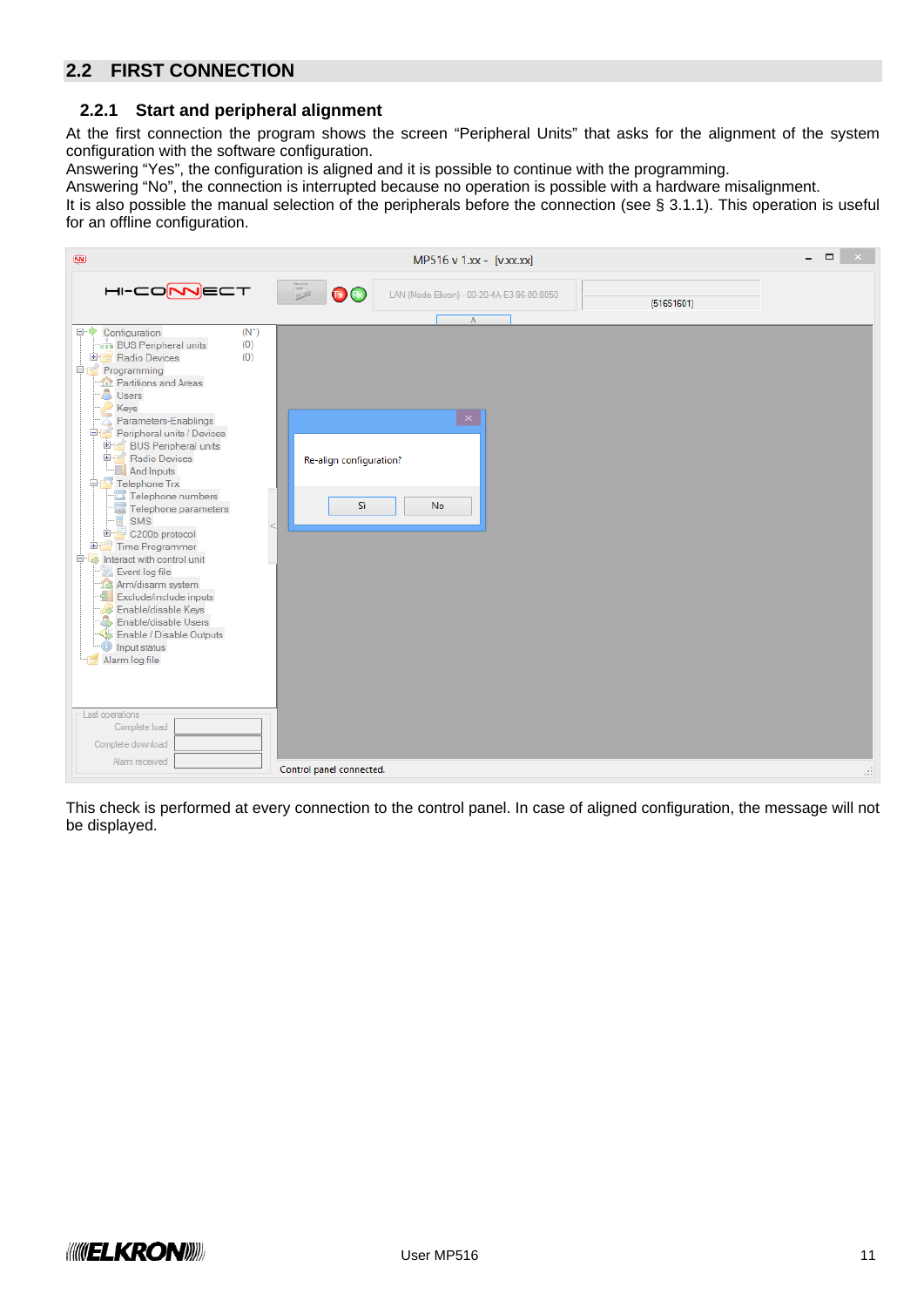#### **2.2.2 Start and programming alignment**

At the end of the hardware alignment, a window asking for the software alignment from control panel to PC shows up. It is also possible to proceed in the opposite direction (PC – control panel) continuing without aligning data and by clicking on the download button (see § 2.3.3). This operation is useful for an offline configuration.



The programming misalignment information is provided by displaying a warning icon next to each programming block



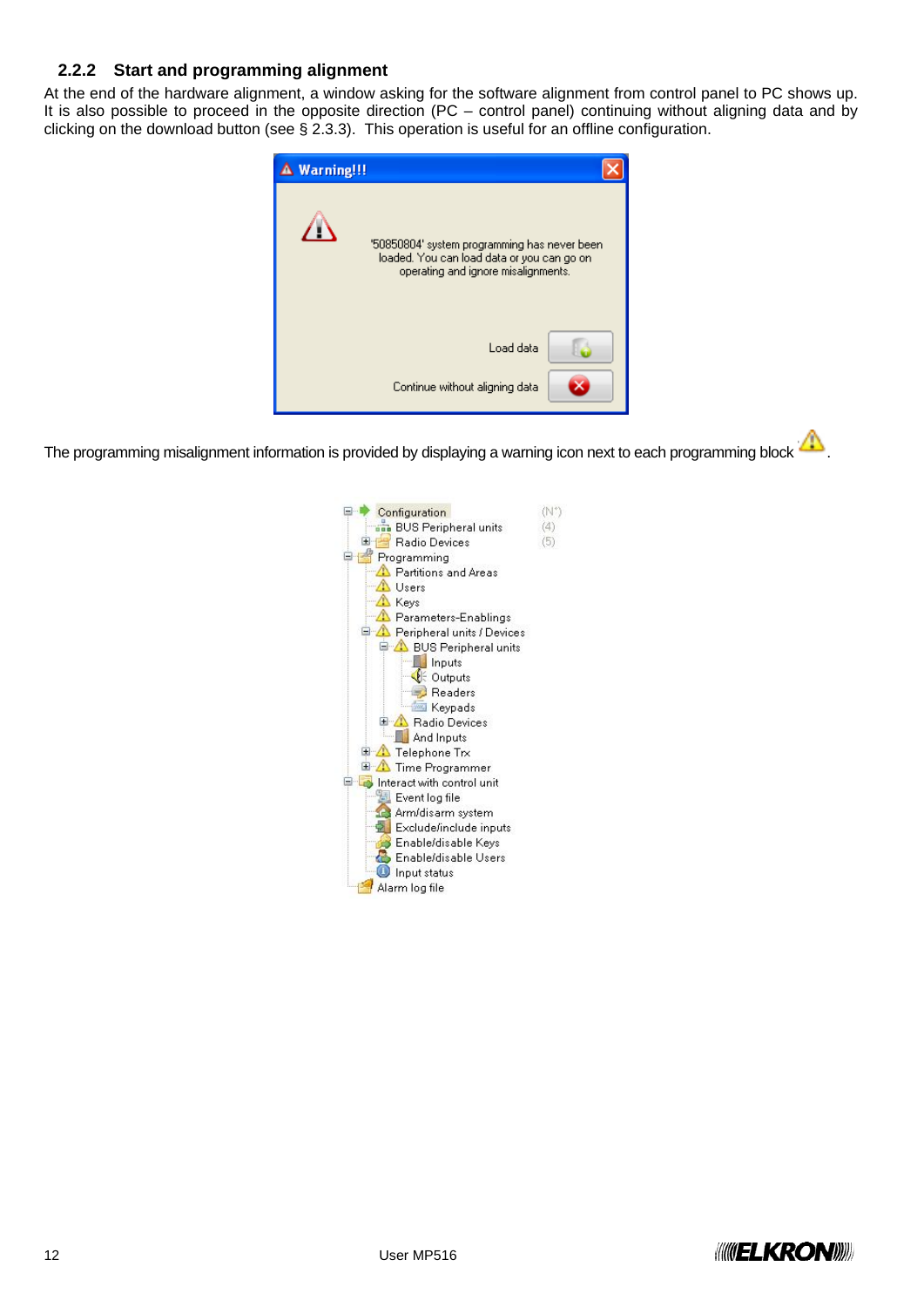If there are programming differences between the control panel and the software, another window is displayed with a message asking for the data loading. This window is always displayed when the warning icons are shown.



When the button is selected, the Hi–Connect data will be configured with those of the control panel; the warning icons next to the menu nodes will disappear enabling the control panel programming.

By selecting button the configuration will remain misaligned.

#### **2.3 DATA CHANGES**

#### **2.3.1 Data changes from Hi-Connect**

The data changes from Hi-Connect are reported on the menu with the bold character. Just the nodes and the subnodes involved in the change are showed with the different character.



To confirm the data change in the control panel, press the button

**"Download programming into control panel"** . The downloaded data depends on the selection in the menu:

- Node "Programming" selected, all the changes are sent to the control panel;
- Modified node selected, only the changes in the sub-nodes are sent to the control panel;
- Modified sub-node selected, only the changes in the sub-node are sent to the control panel.

If you want to return to the control panel configuration, it is possible to load data. By doing so the performed changes will be lost.

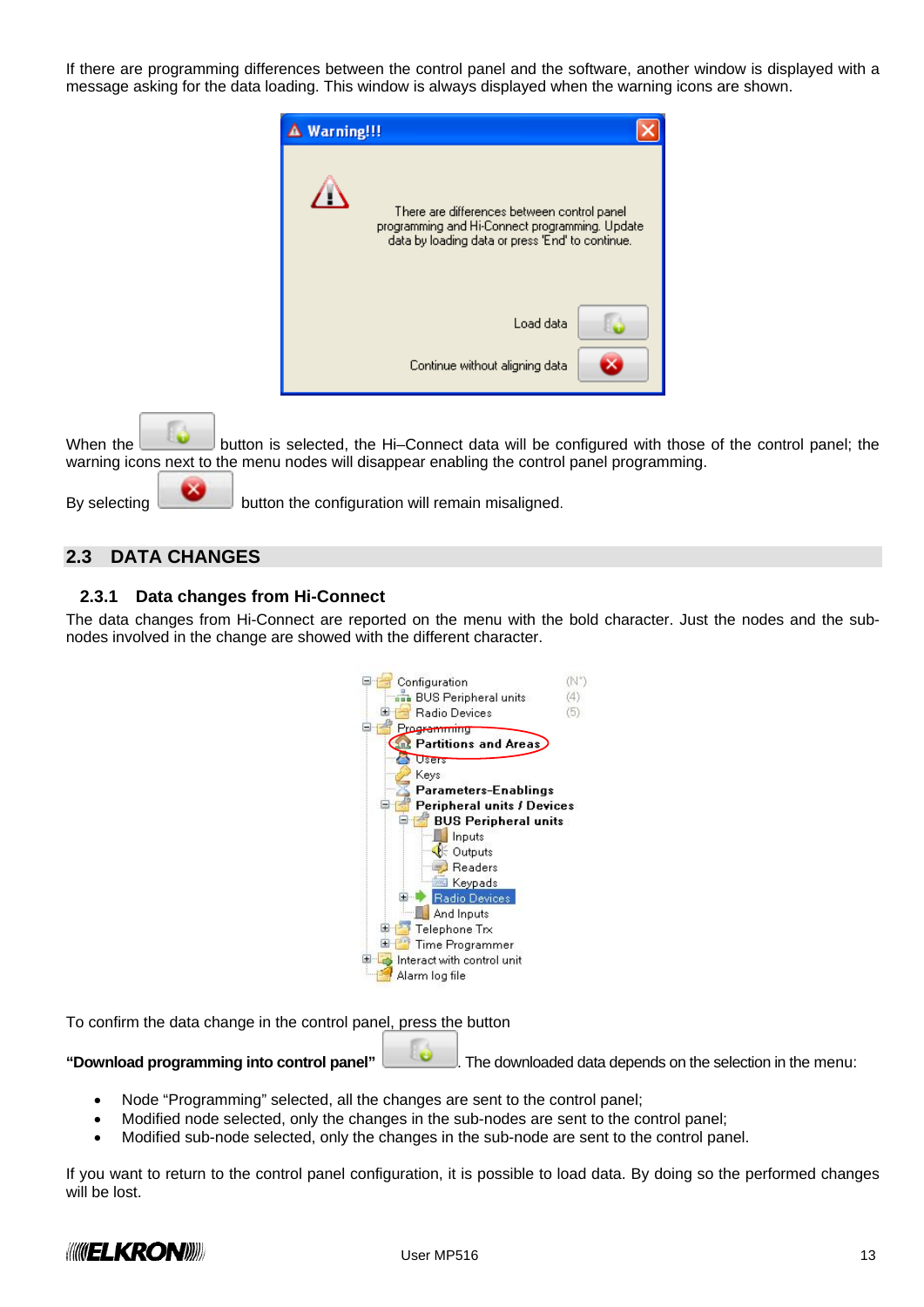#### **2.3.2 Control panel data changes from keypad**

When changes are made to the control panel data directly from the keypad and not from Hi–Connect, at the subsequent connection the menu will display the warning icon  $\mathbb{R}$  next to all the changed nodes.



To update the data with the changes made select the button

#### **"Load programming from control panel"** .

The uploaded data depends on the selection in the menu:

- Node "Programming" selected, all the changes are uploaded from the control panel;
- Modified node selected, only the changes in the sub-nodes are uploaded from the control panel;
- Modified sub-node selected, only the changes in the sub-node are uploaded from the control panel.

#### **2.3.3 Smart data uploading and downloading**

The total uploading and downloading (uploading and downloading with the "Programming" node selected) does not imply the transfer of the whole programming, but only that of the nodes and sub-nodes actually misaligned between the control panel and the software.

Anyway, it is possible to force the total data uploading and downloading without considering the actual differences. The forced load is possible also for the single nodes or sub-nodes.

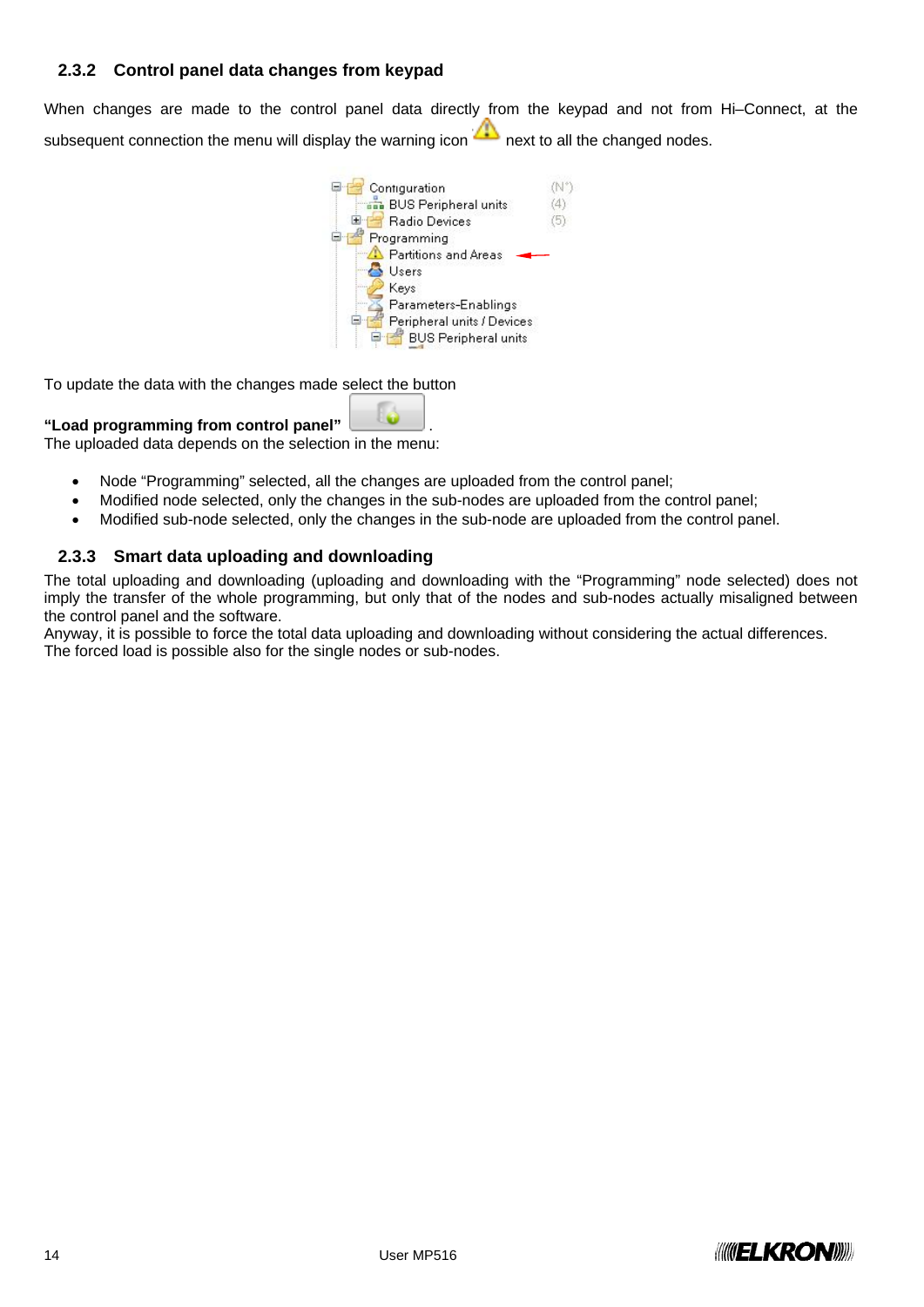In the following images the windows showing the different possibilities.





| A Warning!!!                                                   |
|----------------------------------------------------------------|
| 'Partitions and Areas' block aligned yet. Load data<br>anyway? |
| Confirm block loading                                          |
| Continue without loading data                                  |

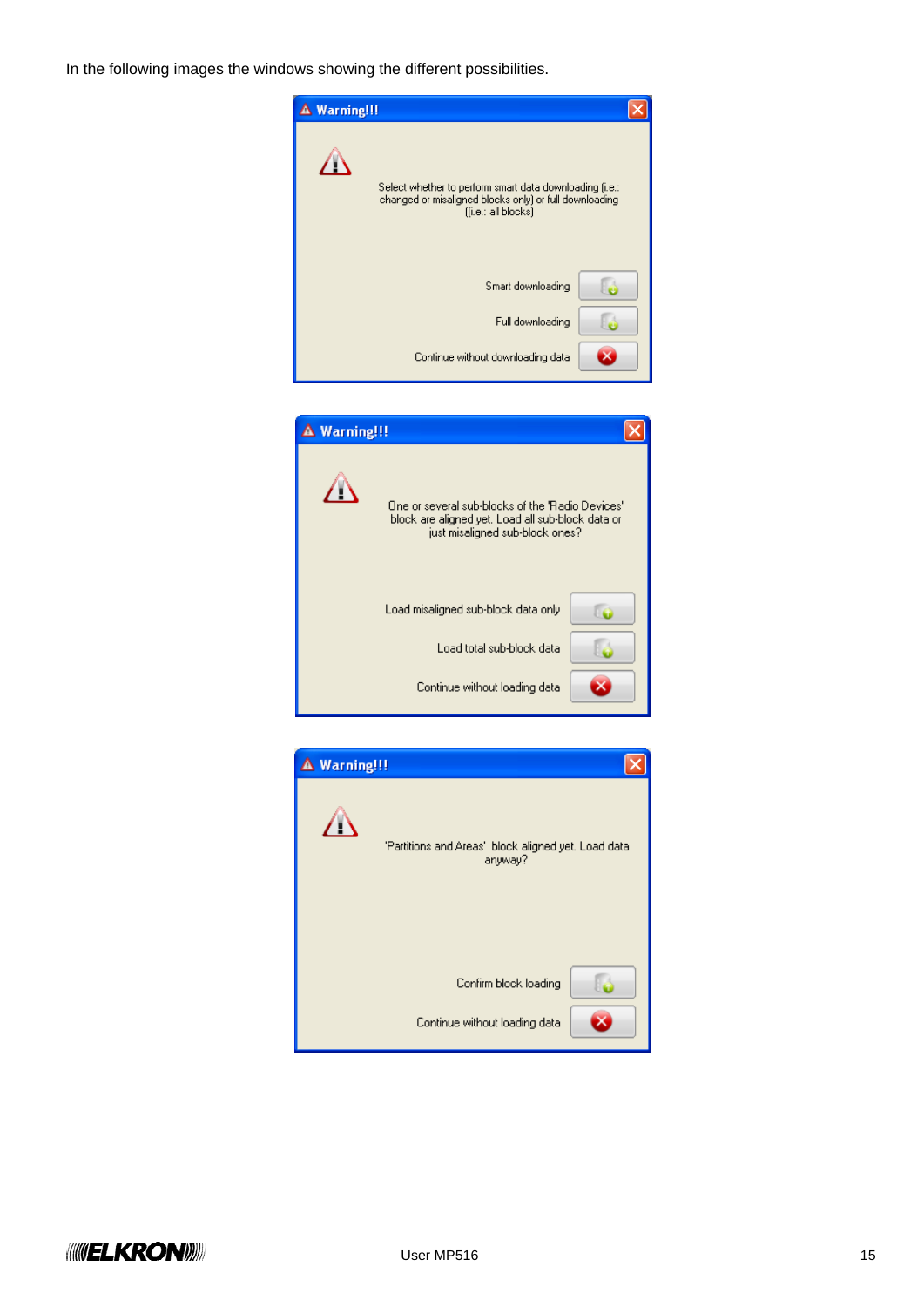#### **2.4 SCREENS**

#### **2.4.1 Structure/Functions**

The screens for the control panel programming consists of three sections.

**Section 1:** at the top; includes the title and two buttons to save the mask data and print the mask.

#### **Output details** п

**Section 2:** in the central part; consists in two tables, one containing the data of the selected screen (which cannot be edited by the user) and another containing the data of the selected line on the main table for the changes. Certain masks feature filters on data displayed and to be set, to facilitate the use of the mask for control panel configuration.

| No. | Physic       | Name      | Output type | Customization | Assigned partitions                                                          |
|-----|--------------|-----------|-------------|---------------|------------------------------------------------------------------------------|
|     | UC.U1        |           | N.H.        | Burglar       | System                                                                       |
| 2   | UC.U2        |           | N.H.        | Tampering     | System                                                                       |
| 3   | UC.U3        |           | N.H.        | And TC        | System                                                                       |
| 4   | UC.U4        | $\ddotsc$ | N.H.        | Or TC         | System                                                                       |
| 5   | <b>UC.U5</b> | $\cdots$  | N.H.        | Tel. fault    | System                                                                       |
| 6   | UC.U6        |           | N.H.        | Pre-alarm     | System                                                                       |
| 7   | EP01.U1      |           | N.H.        | Burglar       | System                                                                       |
| 8   | EP01.U2      |           | N.H.        | Tampering     | System                                                                       |
| 9   | EP01.U3      | $\cdots$  | N.H.        | And TC        | System                                                                       |
| 10  | AS02.U1      |           | N.H.        | Burglar       | System                                                                       |
| 11  | AS02.U2      |           | N.H.        | Tampering     | System                                                                       |
| 12  | AS02.U3      | $\cdots$  | N.H.        | And TC        | System                                                                       |
|     |              |           |             |               |                                                                              |
| No. | Physic.      | Name      | Output type | Customization | Associated partitions                                                        |
| 1   | UC.U1        | $\cdots$  | N.H.<br>M.  | Burglar<br>v  | 8<br>$\overline{2}$<br>$\sf 6$<br>$\overline{7}$<br>3<br>5 <sup>1</sup><br>4 |
|     |              |           |             |               | 9   10  11  12  13  14  15  16                                               |
|     |              |           |             |               | System<br>Areas                                                              |

To help you with partition association, a new mode that allows the direct association to areas (thus to all partitions belonging to the area) has been developed. At the opening of a screen, standard association mode is showed. The status of the buttons related to the partitions reflects the association: if the button is highlighted the related partition is associated, otherwise, if the button IS NOT highlighted the related partition IS NOT associated. To associate a partition simply press the related button that will change its status from not highlighted to highlighted. Similarly, to remove an association simply press the button related to the partition that will change its status from highlighted to not highlighted.

To show the name of a partition simply point the mouse cursor over the related button and wait the appearance of the label.

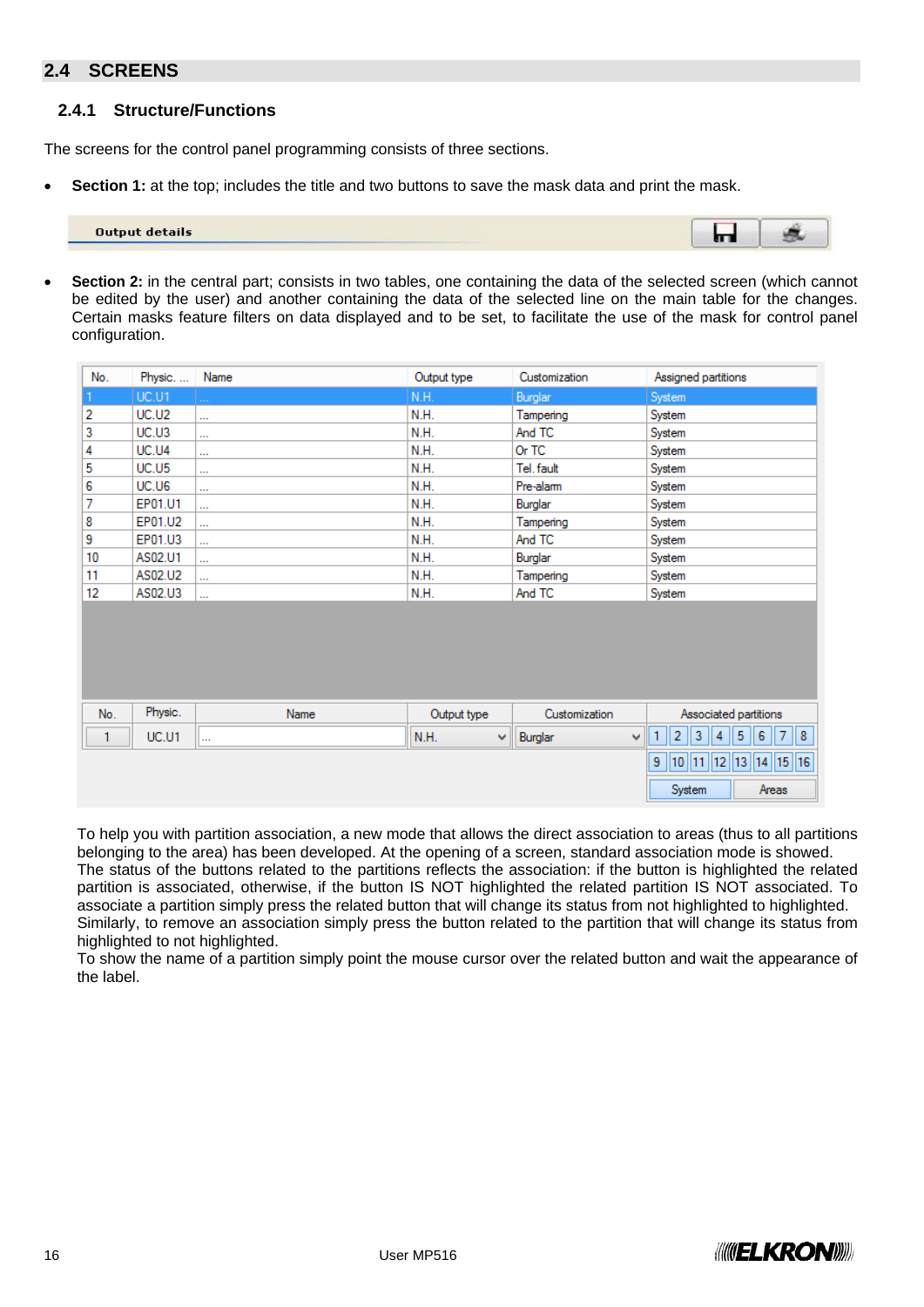The "Areas" button is showed if areas are programmed in the system and allows switching to area association mode; the buttons related to areas replace the buttons related to partitions and the "Areas" button changes its function in "Partitions". The "System" button is replaced by "None" button.

| Associated sectors |        |  |  |  |  |  |
|--------------------|--------|--|--|--|--|--|
| Area A<br>Area B   |        |  |  |  |  |  |
| Area C             | Area D |  |  |  |  |  |
| None<br>Partitions |        |  |  |  |  |  |

The status of the buttons related to the areas reflects the association: if the button is highlighted the related area (thus, all partitions belonging to the area) is associated, otherwise, if the button IS NOT highlighted the related area (thus all partitions belonging to the area) IS NOT associated. To associate an area simply press the related button that will change its status from not highlighted to highlighted.

Similarly, to remove an association simply press the button related to the area that will change its status from highlighted to not highlighted.

To show the name of an area and all partitions belonging to it simply point the mouse cursor over the related button and wait the appearance of the label.

The "None" button allows to remove all associated partitions.

To switch back to the partitions association mode press the "Partitions" button; the buttons related to the areas are replaced by the buttons related to the partitions and the "Partitions" button changes its function in "Areas". The "None" button is replaced by the "System" button.

**Section 3:** at the bottom; includes a bar with the date/time information on the last data uploading, downloading and change updates of the selected line in the main table.

| Latest updates | Load: 23/05/2012 9.31.51 |  | $\cdots$ |  | --- |  |
|----------------|--------------------------|--|----------|--|-----|--|
|----------------|--------------------------|--|----------|--|-----|--|

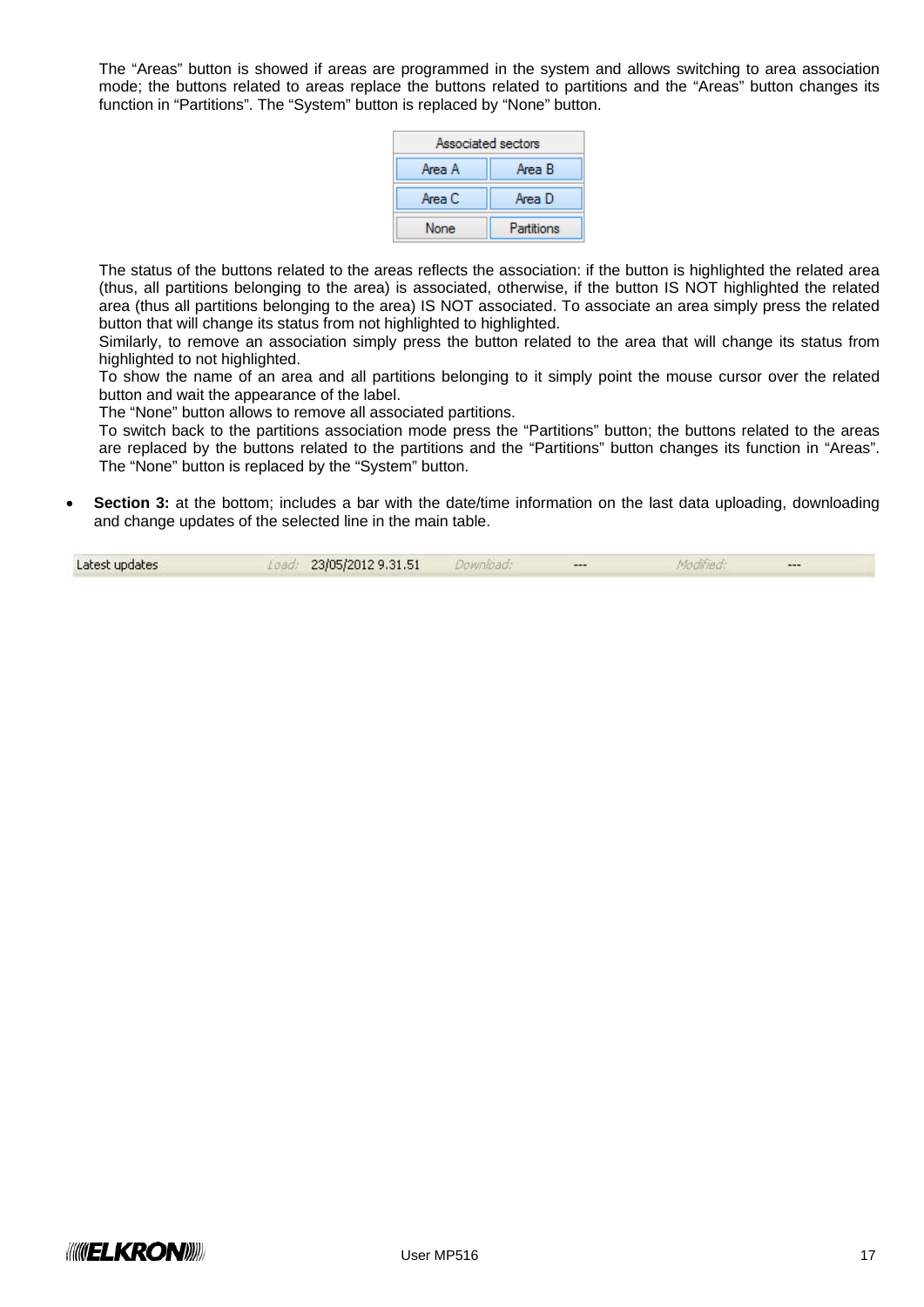## **3 CONFIGURATION MENU**

#### **3.1 PERIPHERAL UNITS**

This window displays all the Expansions, the Radio expansions, the Readers and Keypads of the system.

| $\overline{\text{NN}}$ |                         |       |                   |    |                           | <b>BUS Peripheral units</b> |           |              |                 |                |                         |           |               |   |     | - 0 X      |
|------------------------|-------------------------|-------|-------------------|----|---------------------------|-----------------------------|-----------|--------------|-----------------|----------------|-------------------------|-----------|---------------|---|-----|------------|
|                        |                         |       |                   |    |                           |                             |           |              |                 |                |                         |           | ы             |   |     | £.         |
|                        | <b>Readers</b>          |       |                   |    |                           | <b>Expansions/AUX PSU</b>   |           |              |                 |                | <b>Keypads</b>          |           |               |   |     |            |
|                        |                         |       |                   |    |                           |                             |           |              |                 |                |                         |           |               |   |     |            |
|                        | N Hi-Co                 | Contr | SW <sub>v</sub> . |    | N Hi-Co                   | Contr                       | Type      |              | SW <sub>v</sub> |                | N Hi-Co                 | Contr     | Type          |   |     | $S.$ SW v. |
| 1                      | ▿                       | x     | v.02.20           | 1  | √                         | x                           | EP508     | ٧            | v.d2.91         | 1              | √                       | х         | KP500DV       | v |     | v.c4.10    |
| 2                      | $\overline{\mathbf{v}}$ | x     | v.02.20           | 2  | √                         | x                           | EP508     | ٧            | v.d2.91         | $\overline{2}$ | $\overline{\mathbf{v}}$ | x         | KP500DV       | v |     | v.c4.10    |
| 3                      | $\overline{\mathbf{v}}$ | x     | v.02.20           | 3  | √                         | x                           | EP508     | ٧            | v.d2.91         | 3              | $\overline{\mathbf{v}}$ | x         | <b>KP500D</b> | v |     | v.c4.10    |
| 4                      | $\overline{\mathbf{v}}$ | x     | v.02.20           | 4  | $\blacktriangledown$      | x                           | EP508     | v            | v.d2.91         | 4              | ▿                       | x         | <b>KP500D</b> | v |     | v.c4.10    |
| 5                      | ⊽                       | x     | v.02.20           | 5  | √                         | x                           | EP508     | v            | v.d2.91         | 5              | ▿                       | х         | <b>KP500D</b> | v |     | v.c4.10    |
| 6                      | $\overline{\mathbf{v}}$ | х     | v.02.20           | 6  | $\overline{\mathbf{v}}$   | x                           | EP508     | ٧            | v.d2.91         | 6              | $\overline{\mathbf{v}}$ | x         | <b>KP500D</b> | v |     | v.c4.10    |
| 7                      | $\overline{\mathbf{v}}$ | x     | v.02.20           | 7  | $\overline{\mathbf{v}}$   | x                           | EP508     | ٧            | v.d2.91         | 7              | $\overline{\mathbf{v}}$ | x         | <b>KP500D</b> | v |     | v.c4.10    |
| 8                      | $\overline{\mathbf{v}}$ | x     | v.02.20           | 8  | √                         | x                           | EP508     | ٧            | v.d2.91         | 8              | ▿                       | x         | <b>KP500D</b> | v |     | v.c4.10    |
| 9                      | $\overline{\mathbf{v}}$ | x     | v.02.20           | 9  | $\blacktriangledown$      | x                           | EP508     | ٧            | v.d2.91         |                | <b>Radio Expansion</b>  |           |               |   |     |            |
| 10                     | $\overline{\mathbf{v}}$ | x     | v.02.20           | 10 | √                         | x                           | EP508     | ٧            | v.d2.91         |                |                         |           |               |   |     |            |
| 11                     | √                       | х     | v.02.20           | 11 | $\blacktriangledown$      | x                           | EP508     | v            | v.d2.91         |                | N Hi-Co                 | Contr     | v.SW          |   |     |            |
| 12                     | $\overline{\mathbf{v}}$ | х     | v.02.20           | 12 | √                         | x                           | EP508     | v            | v.d2.91         | $\mathbf{1}$   | √                       | x         | v.a1.01 00.15 |   |     |            |
| 13                     | $\overline{\mathbf{v}}$ | x     | v.02.20           | 13 | √                         | x                           | AS500     | v            | v.B0.0B         | $\overline{2}$ | $\overline{\mathbf{v}}$ | x         | v.a1.01 00.16 |   |     |            |
| 14                     | $\overline{\mathbf{v}}$ | x     | v.02.20           | 14 |                           |                             | EP508     | v            |                 |                |                         |           |               |   |     |            |
| 15                     | $\overline{\mathbf{v}}$ | x     | v.02.20           | 15 |                           |                             | EP508     | $\mathbf{v}$ |                 |                |                         |           |               |   |     |            |
| 16                     | $\blacktriangledown$    | x     | v.02.20           |    |                           |                             |           |              |                 |                |                         |           |               |   |     |            |
|                        |                         |       |                   |    |                           |                             |           |              |                 |                |                         |           |               |   |     |            |
|                        |                         |       |                   |    |                           |                             |           |              |                 |                |                         |           |               |   |     |            |
|                        | Latest updates          |       |                   |    | Load: 17.14.58 19/03/2013 |                             | Download: |              |                 | ---            |                         | Modified: |               |   | --- |            |

#### **3.1.1 Peripheral units setting**

It is possible to configure the number and type of present peripheral units through some ticking off fields. The peripheral unit address (column No.) must correspond to that assigned by the control panel during acquisition. For the keypads tick off the field in the "Service" column if it is a service keypad (only KP no. 8 can be Service).

Warning: The peripheral units' configuration is allowed only when the control panel is disconnected.

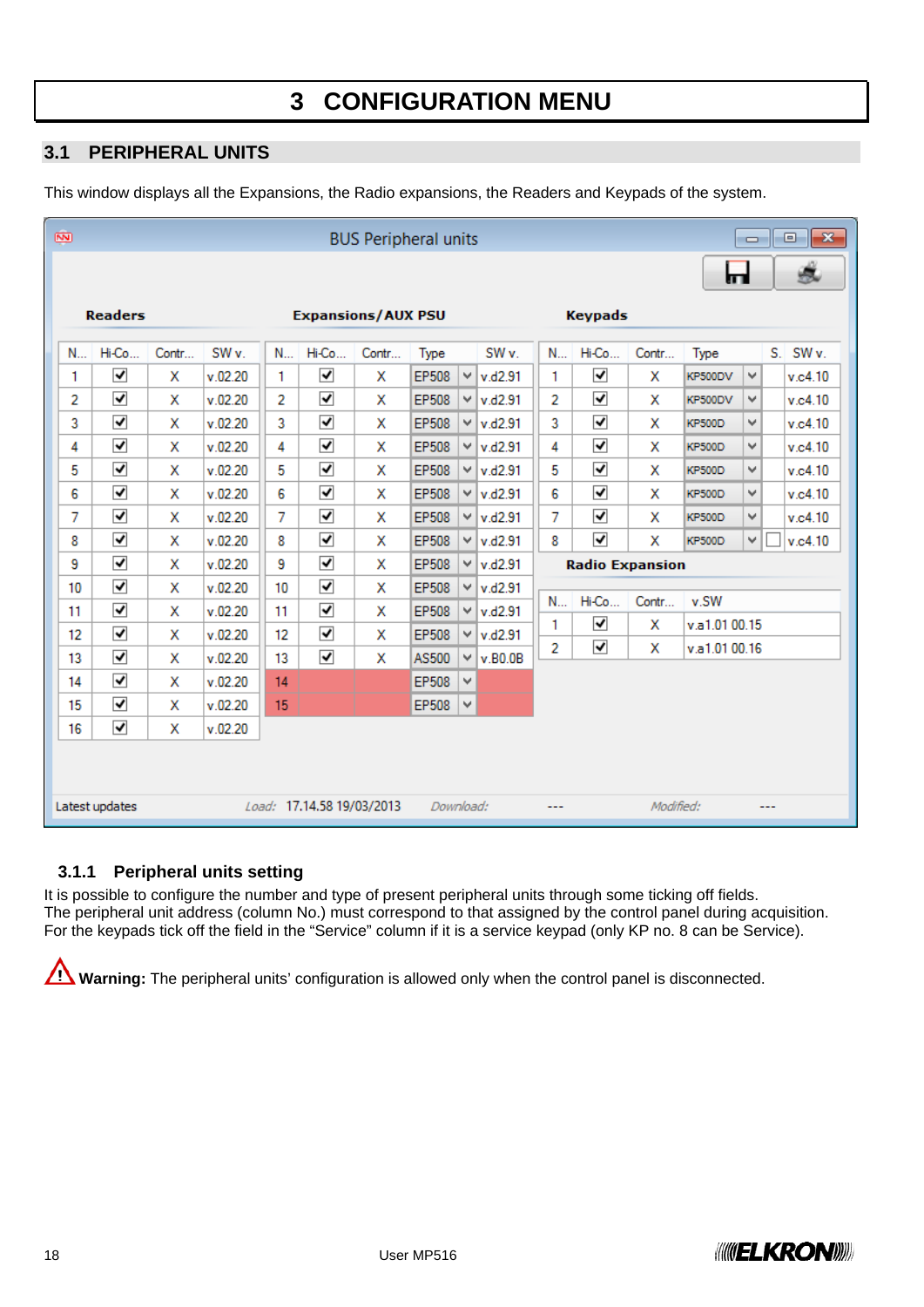## **4 INTERACT WITH THE CONTROL PANEL MENU**

#### **4.1 EVENT LOG FILE**

This screen shows the details of all the events stored in the control panel log.

|   | $\overline{\text{NN}}$                |                                   |                                       | Event log file                     |            |                       | $\begin{array}{c c c c c} \hline \multicolumn{3}{c }{\textbf{}} & \multicolumn{3}{c }{\textbf{}} & \multicolumn{3}{c }{\textbf{}} \\ \hline \multicolumn{3}{c }{\textbf{}} & \multicolumn{3}{c }{\textbf{}} & \multicolumn{3}{c }{\textbf{}} & \multicolumn{3}{c }{\textbf{}} & \multicolumn{3}{c }{\textbf{}} \\ \hline \multicolumn{3}{c }{\textbf{}} & \multicolumn{3}{c }{\textbf{}} & \multicolumn{3}{c }{\textbf{}} & \multicolumn{3}{c }{\textbf{}} & \multicolumn$ |
|---|---------------------------------------|-----------------------------------|---------------------------------------|------------------------------------|------------|-----------------------|----------------------------------------------------------------------------------------------------------------------------------------------------------------------------------------------------------------------------------------------------------------------------------------------------------------------------------------------------------------------------------------------------------------------------------------------------------------------------|
|   | <b>Event log file</b>                 |                                   |                                       |                                    |            | g,                    | 匱<br>ы                                                                                                                                                                                                                                                                                                                                                                                                                                                                     |
|   | Filters ON<br>Event filter<br>Disamed | Area filter<br>Disamed            | Beginning date/time filter<br>Disamed | Ending date/time filter<br>Disamed |            |                       | 궃                                                                                                                                                                                                                                                                                                                                                                                                                                                                          |
|   | Event date/time<br>No.                | $\mathbf{v}$ Event type and phase | Areas                                 | Origin                             | Event info |                       | Reception date/time                                                                                                                                                                                                                                                                                                                                                                                                                                                        |
|   |                                       |                                   |                                       |                                    |            |                       |                                                                                                                                                                                                                                                                                                                                                                                                                                                                            |
|   |                                       |                                   |                                       |                                    |            |                       |                                                                                                                                                                                                                                                                                                                                                                                                                                                                            |
| ۰ |                                       |                                   |                                       |                                    |            |                       |                                                                                                                                                                                                                                                                                                                                                                                                                                                                            |
|   |                                       |                                   |                                       |                                    |            |                       |                                                                                                                                                                                                                                                                                                                                                                                                                                                                            |
|   | Latest updates                        |                                   |                                       | Load:<br>$\cdots$                  | Download:  | Modified:<br>$\cdots$ | $\frac{1}{2}$                                                                                                                                                                                                                                                                                                                                                                                                                                                              |

It is possible to use a filter to optimize the search and display of the events; by clicking the

"Change Filter" **The State of State State State State State State State State State State State State State State State State State State State State State State State State State State State State State State State State** 



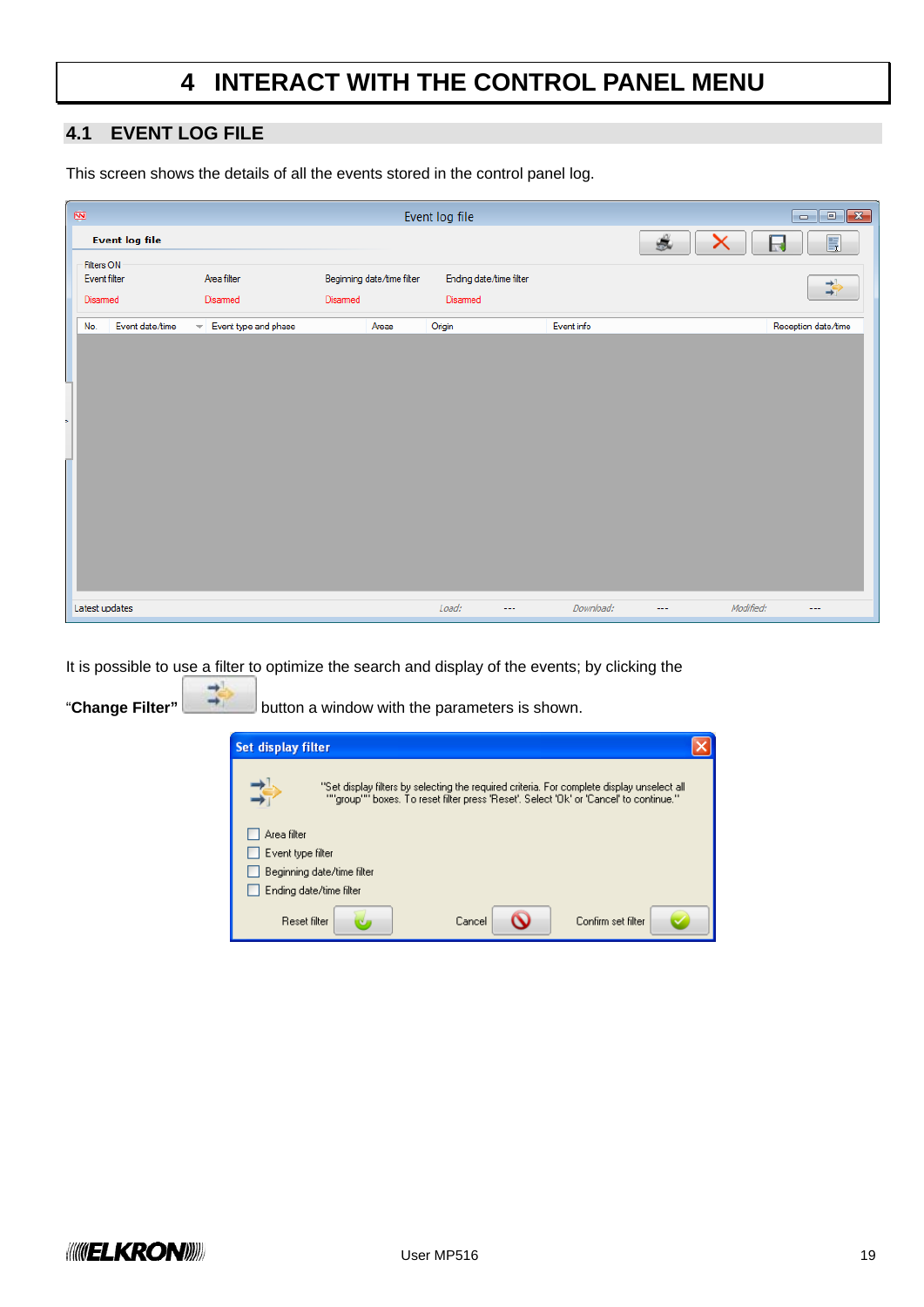| Set display filter              |                            |               |                            |                                                                                                                                                                                     |  |  |  |  |  |
|---------------------------------|----------------------------|---------------|----------------------------|-------------------------------------------------------------------------------------------------------------------------------------------------------------------------------------|--|--|--|--|--|
|                                 |                            |               |                            | "Set display filters by selecting the required criteria. For complete display unselect all<br>""group"" boxes. To reset filter press 'Reset'. Select 'Ok' or 'Cancel' to continue." |  |  |  |  |  |
| V Area filter                   |                            |               |                            |                                                                                                                                                                                     |  |  |  |  |  |
| System                          | Area 1                     | Area 2        | Area 3                     | Area 4                                                                                                                                                                              |  |  |  |  |  |
| Event type filter<br>罓          |                            |               |                            |                                                                                                                                                                                     |  |  |  |  |  |
|                                 | Burglar alarm              |               | Partit./System.arm/disarm  |                                                                                                                                                                                     |  |  |  |  |  |
| Pre-alarm                       |                            |               | Maintenance                |                                                                                                                                                                                     |  |  |  |  |  |
|                                 | Technological alarm Type 1 |               | Input exclusion/inclusion. |                                                                                                                                                                                     |  |  |  |  |  |
|                                 | Technological alarm Type 2 |               | Tampering                  |                                                                                                                                                                                     |  |  |  |  |  |
|                                 | Technological alarm Type 3 |               | Mains power                |                                                                                                                                                                                     |  |  |  |  |  |
| Fire alarm                      |                            |               | Low battery                |                                                                                                                                                                                     |  |  |  |  |  |
| Panic                           |                            |               | System fault               |                                                                                                                                                                                     |  |  |  |  |  |
|                                 | Silent panic               |               | False Code                 |                                                                                                                                                                                     |  |  |  |  |  |
|                                 | Emergency                  |               | Notices                    |                                                                                                                                                                                     |  |  |  |  |  |
|                                 | Hold-up alarm              |               |                            |                                                                                                                                                                                     |  |  |  |  |  |
| Beginning date/time filter<br>罓 |                            |               |                            |                                                                                                                                                                                     |  |  |  |  |  |
|                                 |                            | 1.<br>martedì | 2012<br>maggio             | ¢<br>O<br>÷<br>0<br>v                                                                                                                                                               |  |  |  |  |  |
| M                               | Ending date/time filter    |               |                            |                                                                                                                                                                                     |  |  |  |  |  |
|                                 |                            | 21<br>lunedì  | 2012<br>maggio             | ÷<br>0<br>0<br>v                                                                                                                                                                    |  |  |  |  |  |
| <b>Reset filter</b>             |                            | Cancel        |                            | Confirm set filter                                                                                                                                                                  |  |  |  |  |  |

With this window, it is possible to filter the events according to the type of events, beginning or ending date/time.

To confirm the filter changes select the  $\Box$  button. To reset all the filter values select the button. To close the mask select the **button**.

#### **4.1.1 Actions available**

- print the list of events displayed
	- delete the list of events selected
	- export to file the list of events displayed
	- $\left| \begin{array}{c} \blacksquare \ \blacksquare \end{array} \right|$  select all the elements displayed

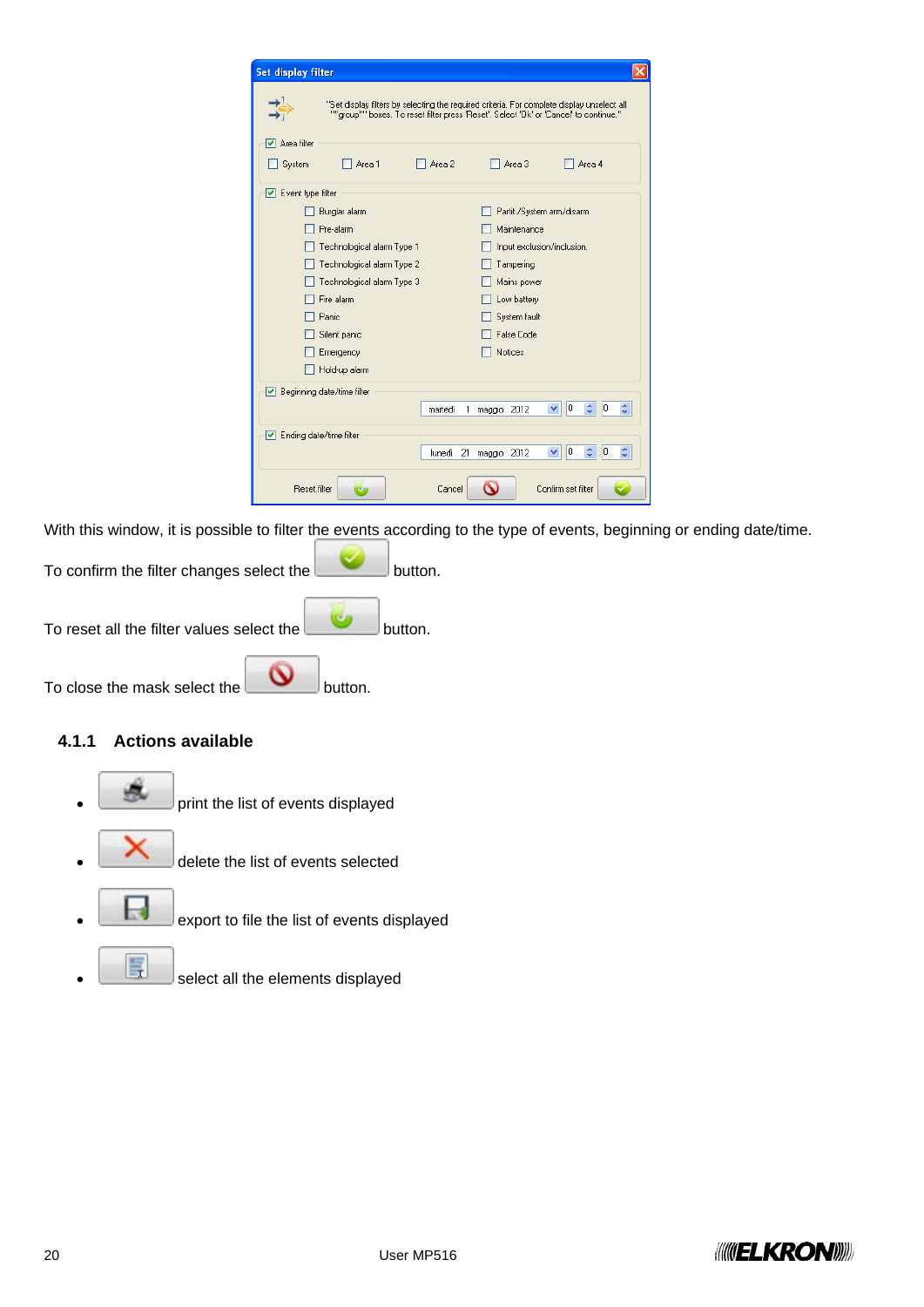#### **4.2 ARM / DISARM SYSTEM**

| $\overline{\mathbf{N}}$        |              | Arm/disarm system |                  | $\begin{array}{c} \hline \begin{array}{c} \hline \end{array} & \mathbf{0} \end{array} \begin{array}{c} \mathbf{X} \end{array}$ |
|--------------------------------|--------------|-------------------|------------------|--------------------------------------------------------------------------------------------------------------------------------|
| Arm/disarm system              |              |                   |                  |                                                                                                                                |
|                                |              |                   | System           |                                                                                                                                |
|                                |              |                   | Areas A: Area A  |                                                                                                                                |
| Partition 1: Ingressi Centrale |              | si Espansione 01  | si Espansione 02 | si Espansione 03                                                                                                               |
|                                |              |                   | Areas B: Area B  |                                                                                                                                |
| si Espansione 04               |              | si Espansione 05  | si Espansione 06 | si Espansione 07                                                                                                               |
|                                |              |                   | Areas C: Area C  |                                                                                                                                |
| si Espansione 08               |              | ressi Espansione  | ressi Espansione | ressi Espansione<br>٠                                                                                                          |
|                                |              |                   | Areas D: Area D  |                                                                                                                                |
| ressi Espansione               |              | ressi Alim. Sup.  | positivi Radio E | positivi Radio E                                                                                                               |
|                                |              |                   |                  |                                                                                                                                |
|                                |              |                   |                  |                                                                                                                                |
| Legend:                        | $\Box$ Armed |                   | Partially armed  | <b>Disamed</b>                                                                                                                 |

This screen displays where it is possible to Arm (or disarm) the whole System or enable/disable the single Sectors.

### **4.3 EXCLUDE / INCLUDE INPUTS**

This screen displays a table where it is possible to enable or disable the configured inputs, through the "Bypass" column.

| $\overline{\mathbf{N}}$ |                        |           | Exclude/include inputs |           | $\Sigma$<br>回<br>$\qquad \qquad \qquad \Box$ |
|-------------------------|------------------------|-----------|------------------------|-----------|----------------------------------------------|
|                         | <b>Exclude/include</b> |           |                        |           |                                              |
| No.                     | Physic. addr.          | Name      | Customization          | Excluded  | ٨                                            |
| 1                       | UC.In1                 |           | Delayed                | <b>NO</b> | Exclude                                      |
| 2                       | UC.in2                 |           | Immediate              | <b>NO</b> | <b>Exclude</b>                               |
| 3                       | UC.in3                 | $\ddotsc$ | Immediate              | <b>NO</b> | Exclude                                      |
| 4                       | $UC.$ In4              | $\cdots$  | Immediate              | <b>NO</b> | <b>Exclude</b>                               |
| 5                       | UC.in5                 | $\cdots$  | Immediate              | <b>NO</b> | Exclude                                      |
| 6                       | UC.In6                 | $\ddotsc$ | Immediate              | <b>NO</b> | Exclude                                      |
| 7                       | UC.In7                 | $\cdots$  | Immediate              | <b>NO</b> | Exclude                                      |
| 8                       | UC.in8                 | $\cdots$  | Immediate              | <b>NO</b> | Exclude                                      |
| 9                       | EP01.In1               | $\ddotsc$ | Delayed                | <b>NO</b> | Exclude                                      |
| 10                      | EP01.In2               | $\ddotsc$ | Immediate              | <b>NO</b> | Exclude                                      |
| 11                      | EP01.In3               | $\cdots$  | Immediate              | <b>NO</b> | Exclude                                      |
| 12                      | EP01.In4               | $\cdots$  | Immediate              | <b>NO</b> | Exclude                                      |
| 13                      | EP01.In5               | $\cdots$  | Immediate              | <b>NO</b> | Exclude                                      |
| 14                      | EP01.In6               | $\ddotsc$ | Immediate              | <b>NO</b> | Exclude                                      |
| 15                      | EP01.In7               | $\cdots$  | Immediate              | <b>NO</b> | Exclude                                      |
| 16                      | EP01.In8               | $\cdots$  | Immediate              | <b>NO</b> | Exclude                                      |
| 17                      | EP02.In1               | $\ddotsc$ | Delayed                | <b>NO</b> | Exclude                                      |
| 18                      | EP02.In2               | $\ddotsc$ | Immediate              | <b>NO</b> | Exclude                                      |
| 19                      | EP02.In3               | $\ddotsc$ | Immediate              | <b>NO</b> | Exclude                                      |
| 20                      | EP02.In4               | $\cdots$  | Immediate              | <b>NO</b> | Exclude                                      |
| 21                      | EP02.In5               | $\ddotsc$ | Immediate              | <b>NO</b> | Exclude                                      |
| 22                      | EP02.In6               | $\cdots$  | Immediate              | <b>NO</b> | ٧<br>Exclude                                 |

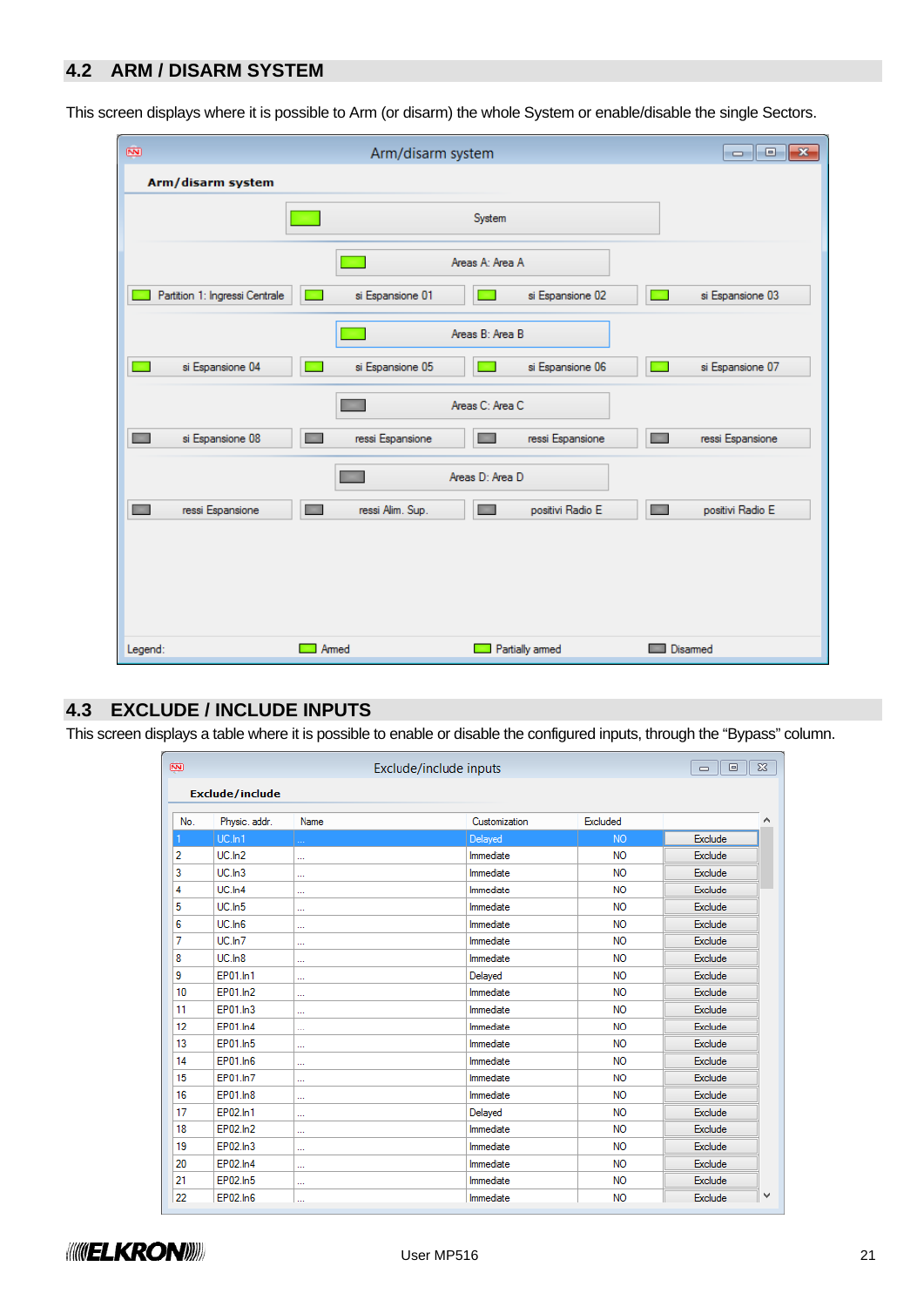#### **4.4 ENABLE / DISABLE KEYS**

This screen displays a table where it is possible to enable or disable the configured keys, through the "Status" column.

| $\overline{\mathbf{N}}$ |                       | Enable/Disable keys |            | $\Sigma\!3$<br>$\qquad \qquad \Box$<br>$\qquad \qquad \Box$ |
|-------------------------|-----------------------|---------------------|------------|-------------------------------------------------------------|
|                         | <b>Enable/Disable</b> |                     |            |                                                             |
| No.                     | Name                  |                     | Enabled    |                                                             |
| 1                       |                       |                     | <b>YES</b> | Disable                                                     |
|                         |                       |                     |            |                                                             |
|                         |                       |                     |            |                                                             |
|                         |                       |                     |            |                                                             |
|                         |                       |                     |            |                                                             |
|                         |                       |                     |            |                                                             |
|                         |                       |                     |            |                                                             |
|                         |                       |                     |            |                                                             |
|                         |                       |                     |            |                                                             |
|                         |                       |                     |            |                                                             |
|                         |                       |                     |            |                                                             |
|                         |                       |                     |            |                                                             |
|                         |                       |                     |            |                                                             |
|                         |                       |                     |            |                                                             |
|                         |                       |                     |            |                                                             |
|                         |                       |                     |            |                                                             |
|                         |                       |                     |            |                                                             |
|                         |                       |                     |            |                                                             |
|                         |                       |                     |            |                                                             |

#### **4.5 ENABLE / DISABLE USERS**

This screen displays a table where it is possible to enable or disable the configured users through the "Status" column.

| $\overline{\mathbf{N}}$ |                       | Enable/Disable users |            | $\Box$<br>$\Box$ | $\Sigma$ |
|-------------------------|-----------------------|----------------------|------------|------------------|----------|
|                         | <b>Enable/Disable</b> |                      |            |                  |          |
| No.                     | Name                  |                      | Enabled    |                  | ۸        |
| $\overline{2}$          |                       |                      | <b>YES</b> | <b>Disable</b>   |          |
| 3                       |                       |                      | <b>YES</b> | <b>Disable</b>   |          |
| 4                       |                       |                      | <b>NO</b>  | Enable           |          |
| 5                       |                       |                      | <b>NO</b>  | Enable           |          |
| 6                       |                       |                      | <b>NO</b>  | Enable           |          |
| 7                       |                       |                      | <b>NO</b>  | Enable           |          |
| 8                       |                       |                      | <b>NO</b>  | Enable           |          |
| 9                       |                       |                      | <b>NO</b>  | Enable           |          |
| 10                      |                       |                      | <b>NO</b>  | Enable           |          |
| 11                      |                       |                      | <b>NO</b>  | Enable           |          |
| 12                      |                       |                      | <b>NO</b>  | Enable           |          |
| 13                      |                       |                      | <b>NO</b>  | Enable           |          |
| 14                      |                       |                      | <b>NO</b>  | Enable           |          |
| 15                      |                       |                      | <b>NO</b>  | Enable           |          |
| 16                      | $\cdots$              |                      | <b>NO</b>  | Enable           |          |
| 17                      |                       |                      | <b>NO</b>  | Enable           |          |
| 18                      |                       |                      | <b>NO</b>  | Enable           |          |
| 19                      |                       |                      | <b>NO</b>  | Enable           |          |
| 20                      |                       |                      | <b>NO</b>  | Enable           |          |
| 21                      |                       |                      | <b>NO</b>  | Enable           |          |
| 22                      |                       |                      | <b>NO</b>  | Enable           |          |
| 23                      |                       |                      | <b>NO</b>  | Enable           | ٧        |

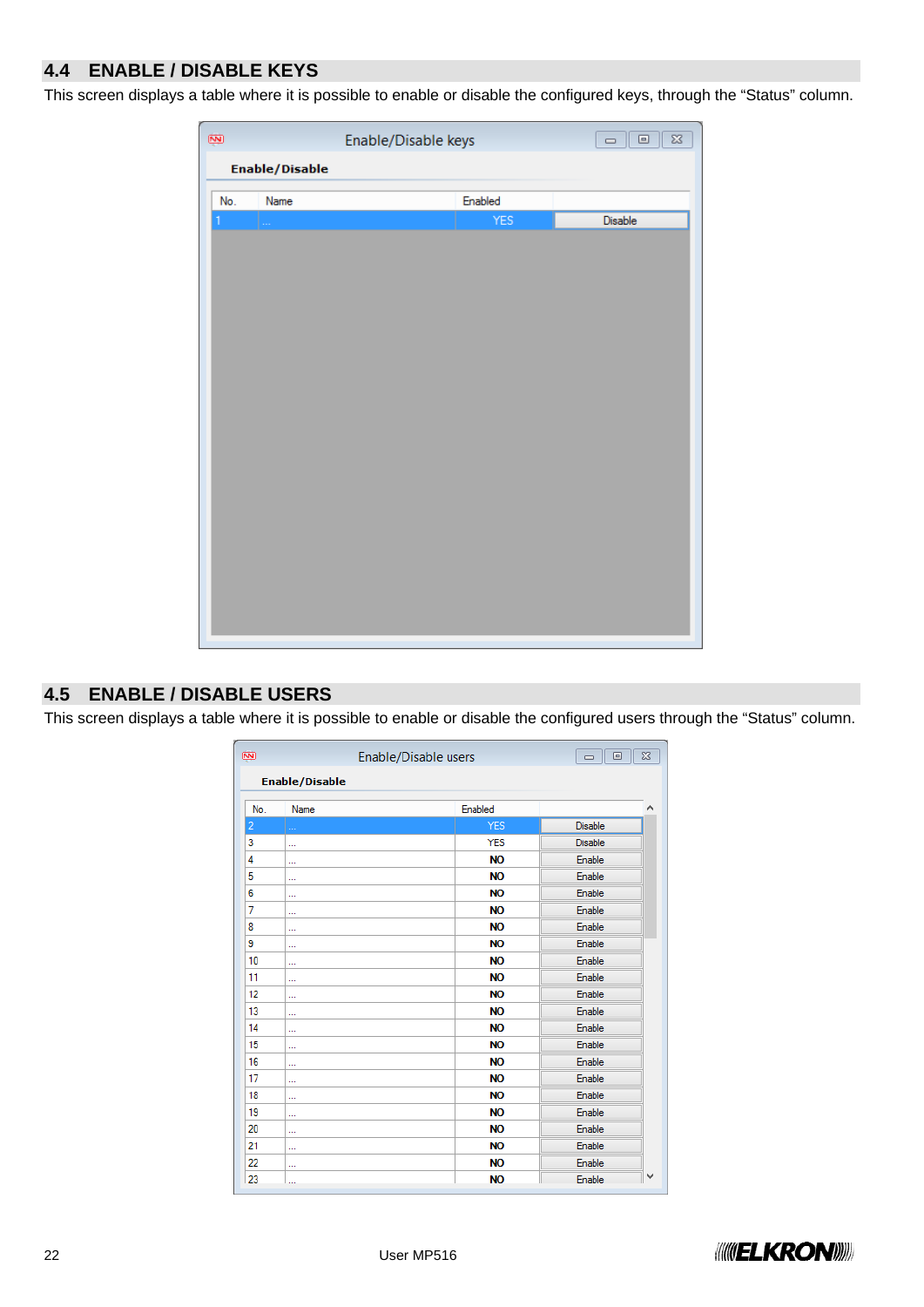#### **4.6 INPUTS STATUS**

With this screen, it is possible to display the status of the configured inputs.

| $ \overline{NN} $                        |                          | Input status        |                         | $\begin{array}{c c c c c c} \hline \multicolumn{3}{c }{\mathbf{C}} & \multicolumn{3}{c }{\mathbf{S}} & \multicolumn{3}{c }{\mathbf{X}} \\\hline \multicolumn{3}{c }{\mathbf{C}} & \multicolumn{3}{c }{\mathbf{D}} & \multicolumn{3}{c }{\mathbf{S}} & \multicolumn{3}{c }{\mathbf{S}} \\\hline \multicolumn{3}{c }{\mathbf{D}} & \multicolumn{3}{c }{\mathbf{D}} & \multicolumn{3}{c }{\mathbf{S}} & \multicolumn{3}{c }{\mathbf{S}} \\\hline \multicolumn$ |   |
|------------------------------------------|--------------------------|---------------------|-------------------------|-------------------------------------------------------------------------------------------------------------------------------------------------------------------------------------------------------------------------------------------------------------------------------------------------------------------------------------------------------------------------------------------------------------------------------------------------------------|---|
| <b>Input status</b>                      |                          |                     | $\circ$<br>Open Input   | $\bullet$<br>Name                                                                                                                                                                                                                                                                                                                                                                                                                                           |   |
| man man m                                | mmmmm                    | 70 C<br>7 M M       |                         | na mata                                                                                                                                                                                                                                                                                                                                                                                                                                                     | ۸ |
| $01-UC$ . In 1                           | 02-UC.In2                | 03-UC.In3           | 04-UC.In4               | 05-UC.In5                                                                                                                                                                                                                                                                                                                                                                                                                                                   |   |
|                                          | mananan                  | mmmmmm              | a manan<br>$\Box$       | m<br>a mmmm                                                                                                                                                                                                                                                                                                                                                                                                                                                 |   |
| 06-UC.In6                                | 07-UC.In7                | 08-UC.In8           | 09-EP01.In1             | 10-EP01.ln2                                                                                                                                                                                                                                                                                                                                                                                                                                                 |   |
| <u>nammm</u><br>$\overline{\phantom{a}}$ | mmmmm                    | ┑<br>a manan        | a manan                 | $\Box$<br>a manar                                                                                                                                                                                                                                                                                                                                                                                                                                           |   |
| 11-EP01.ln3                              | 12-EP01.ln4              | 13-EP01.In5         | 14-EP01.In6             | 15-EP01.In7                                                                                                                                                                                                                                                                                                                                                                                                                                                 |   |
| a mimr<br>$\Box$<br>דר                   | a min                    |                     | ┓┍┓┎                    | <u>n mmmm</u>                                                                                                                                                                                                                                                                                                                                                                                                                                               |   |
| 16-EP01.ln8                              | 17-EP02.In1              | 18-EP02 In2         | 19-EP02.In3             | 20-EP02.In4                                                                                                                                                                                                                                                                                                                                                                                                                                                 |   |
| mmmm<br>$\Box$                           | TELET                    |                     | T E E E                 | mmmm                                                                                                                                                                                                                                                                                                                                                                                                                                                        |   |
| 21-EP02.In5                              | 22-EP02.In6              | 23-EP02.In7         | 24-EP02.In8             | 25-EP03.In1                                                                                                                                                                                                                                                                                                                                                                                                                                                 |   |
| <u>INDAN I</u>                           | e a a a a                | <u>I DI DI DI L</u> | <u>I DI DI DI DI </u>   | n man man                                                                                                                                                                                                                                                                                                                                                                                                                                                   |   |
| 26-EP03.In2                              | 27-EP03.In3              | 28-EP03.In4         | 29-EP03.In5             | 30-EP03.In6                                                                                                                                                                                                                                                                                                                                                                                                                                                 |   |
| a mmmm<br>$\Box$                         | $\Box$                   | n man man           | <u>naman</u><br>┓       | $\Box$<br>a mana m                                                                                                                                                                                                                                                                                                                                                                                                                                          |   |
| 31-EP03.In7                              | 32-EP03.In8              | 33-EP04.In1         | 34-EP04.In2             | 35-EP04.In3                                                                                                                                                                                                                                                                                                                                                                                                                                                 |   |
| a manar                                  | a manar                  | a mm mn             | a mana m                | <u>e mmmm</u><br>$\Box$                                                                                                                                                                                                                                                                                                                                                                                                                                     |   |
| 36-EP04.In4                              | 37-EP04.In5              | 38-EP04.In6         | 39-EP04.In7             | 40-EP04.In8                                                                                                                                                                                                                                                                                                                                                                                                                                                 |   |
| a manar<br>m                             | a mmmm                   | <u>Roman I</u>      | <u>Immmm</u>            | a manan                                                                                                                                                                                                                                                                                                                                                                                                                                                     |   |
| 41-EP05.In1                              | 42-EP05.In2              | 43-EP05.In3         | 44-EP05.In4             | 45-EP05.In5                                                                                                                                                                                                                                                                                                                                                                                                                                                 |   |
| a manan                                  | mmmm                     | a mmmm              | <u>Immmm</u>            | mmmm                                                                                                                                                                                                                                                                                                                                                                                                                                                        |   |
| 46-EP05.In6                              | 47-EP05.In7              | 48-EP05.In8         | 49-EP06.In1             | 50-EP06.In2                                                                                                                                                                                                                                                                                                                                                                                                                                                 |   |
| <u>man ma</u><br>m                       | <u>sa mman</u><br>$\Box$ | ┑<br><u>ra mana</u> | <u>n mmmm</u>           | <u>ma matan</u>                                                                                                                                                                                                                                                                                                                                                                                                                                             |   |
| 51-EP06.ln3                              | 52-EP06.In4              | 53-EP06.In5         | 54-EP06.In6             | 55-EP06.In7                                                                                                                                                                                                                                                                                                                                                                                                                                                 |   |
| n En En E<br>דר                          | mmmm                     | <u>na mn</u>        | <u>INDO TIN</u>         | $\Box$                                                                                                                                                                                                                                                                                                                                                                                                                                                      |   |
| 56-EP06.In8                              | 57-EP07.In1              | 58-EP07.ln2         | 59-EP07.In3             | 60-EP07.In4                                                                                                                                                                                                                                                                                                                                                                                                                                                 |   |
| 1 mm n                                   |                          |                     |                         | <u>n menerim a</u>                                                                                                                                                                                                                                                                                                                                                                                                                                          |   |
| 61-EP07.In5                              | 62-EP07.In6              | 63-EP07.In7         | 64-EP07.In8             | 65-EP08.In1                                                                                                                                                                                                                                                                                                                                                                                                                                                 |   |
|                                          |                          |                     |                         |                                                                                                                                                                                                                                                                                                                                                                                                                                                             | ٧ |
| Open Input<br>Legend:                    | Alam mem.                | Tamper              | Excluded<br>Tamper mem. | Temp, excluded                                                                                                                                                                                                                                                                                                                                                                                                                                              |   |

In addition, it is possible to set, on the top right-hand side, the automatic screen refresh by the button to

obtain the status in real time. To disable it press button.

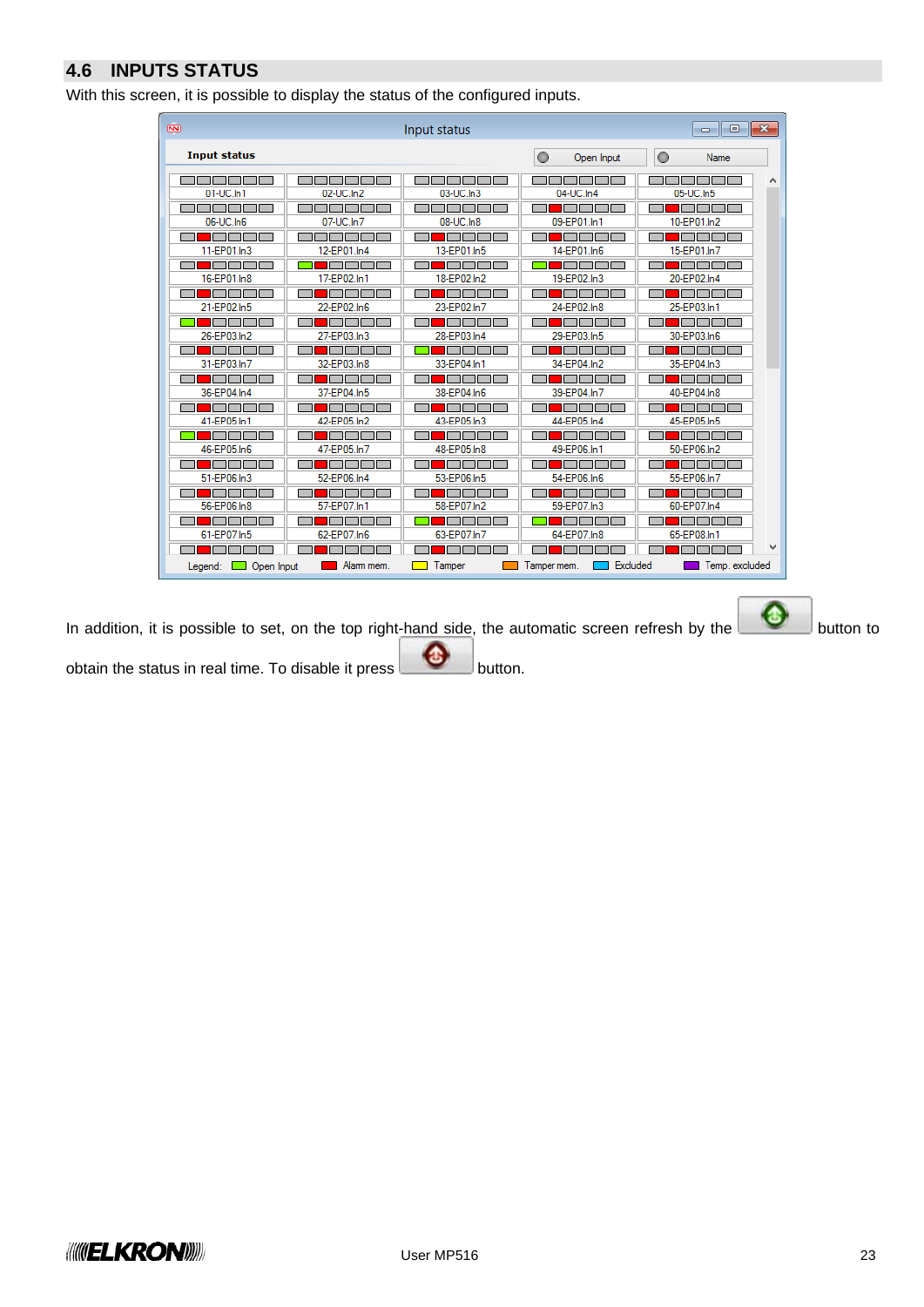#### **4.7 ENABLE/DISABLE OUTPUTS**

By this screen you can enable or disable the outputs programmed as **"Commandable"** or **"Pulsed Commandable"** 

| $\overline{\mathbf{M}}$ |     |                         | Enable / Disable Outputs |                    |            | $\blacksquare$ $\blacksquare$ $\blacksquare$ |
|-------------------------|-----|-------------------------|--------------------------|--------------------|------------|----------------------------------------------|
|                         |     | <b>Enable / Disable</b> |                          |                    |            |                                              |
|                         | No. | Physic. addr.           | Name                     | Customization      | Enable     |                                              |
| $\bf 8$                 |     | EP01.U2                 |                          | Commandable        | <b>YES</b> | Disable                                      |
| 9                       |     | EP01.U3                 |                          | Pulsed Commandable | <u></u>    | Enable                                       |
|                         |     |                         |                          |                    |            |                                              |
|                         |     |                         |                          |                    |            |                                              |
|                         |     |                         |                          |                    |            |                                              |
|                         |     |                         |                          |                    |            |                                              |
|                         |     |                         |                          |                    |            |                                              |
|                         |     |                         |                          |                    |            |                                              |
|                         |     |                         |                          |                    |            |                                              |
|                         |     |                         |                          |                    |            |                                              |
|                         |     |                         |                          |                    |            |                                              |
|                         |     |                         |                          |                    |            |                                              |
|                         |     |                         |                          |                    |            |                                              |
|                         |     |                         |                          |                    |            |                                              |
|                         |     |                         |                          |                    |            |                                              |
|                         |     |                         |                          |                    |            |                                              |
|                         |     |                         |                          |                    |            |                                              |
|                         |     |                         |                          |                    |            |                                              |
|                         |     |                         |                          |                    |            |                                              |
|                         |     |                         |                          |                    |            |                                              |
|                         |     |                         |                          |                    |            |                                              |

 **Warning**: Output programmed as "Pulsed Commandable" never show "Enabled" status in so far as being pulsed they toggle for about 2 seconds then they revert to "Disable".

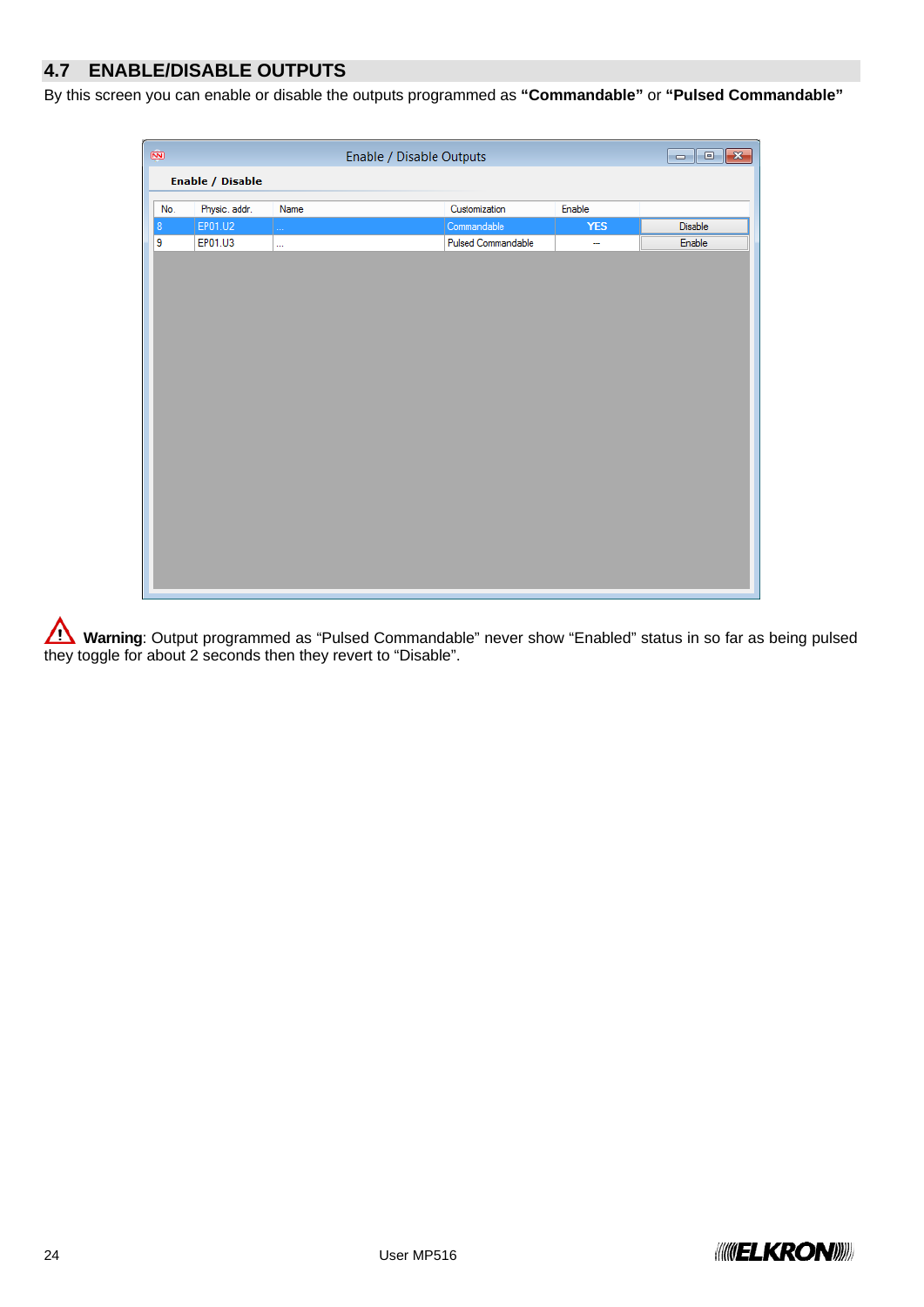#### **4.8 NOTES**

The screens Arm/disarm system, Exclude/include inputs, Enable/disable Users and Inputs status require the alignment

respectively of Partitions and Areas, Users and Peripheral units/Devices. In presence of the warning icon windows with the following message will be showed:



be accessed in display mode only.

To access the screen and make changes select the **button** which will align data; otherwise the screen can

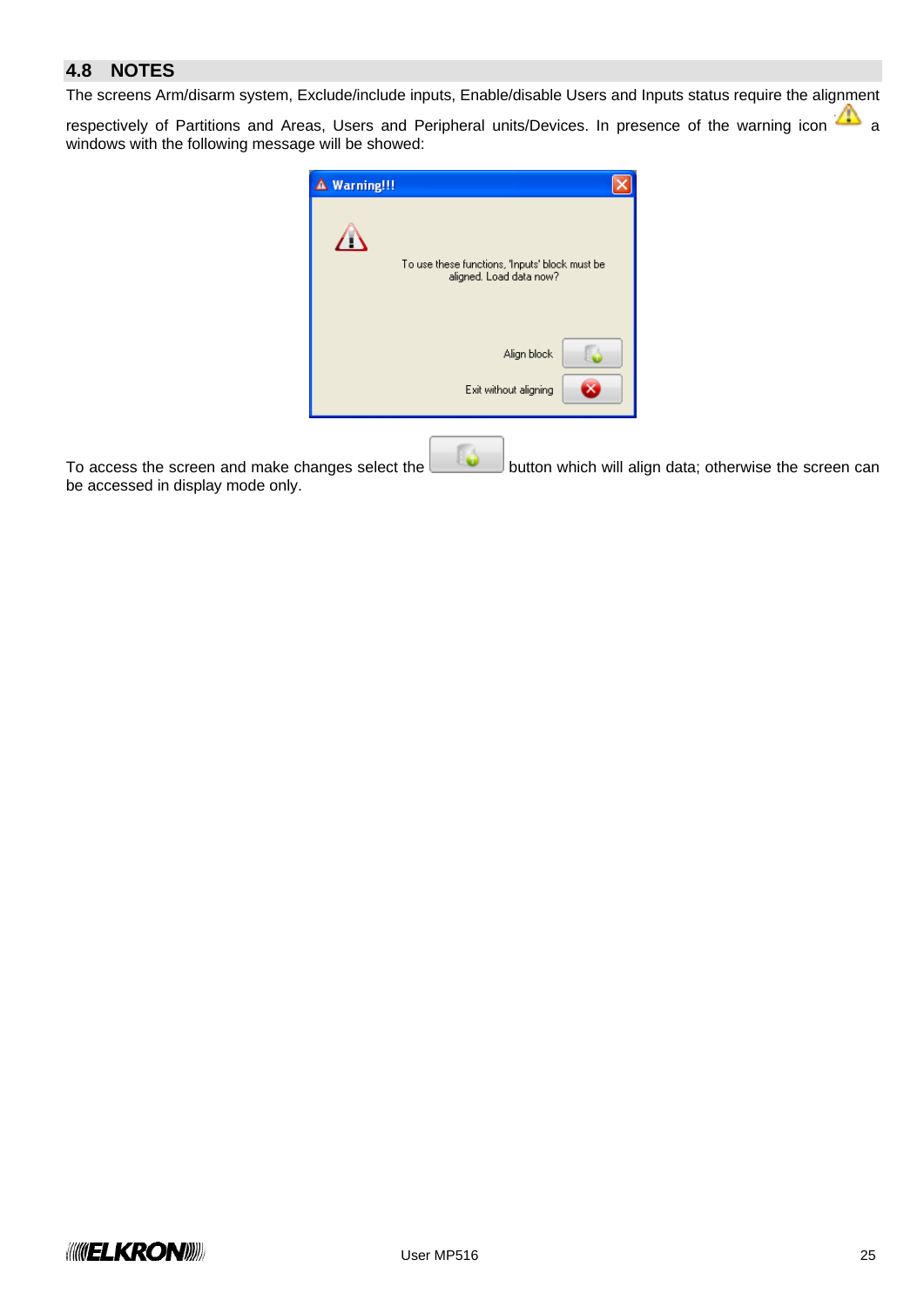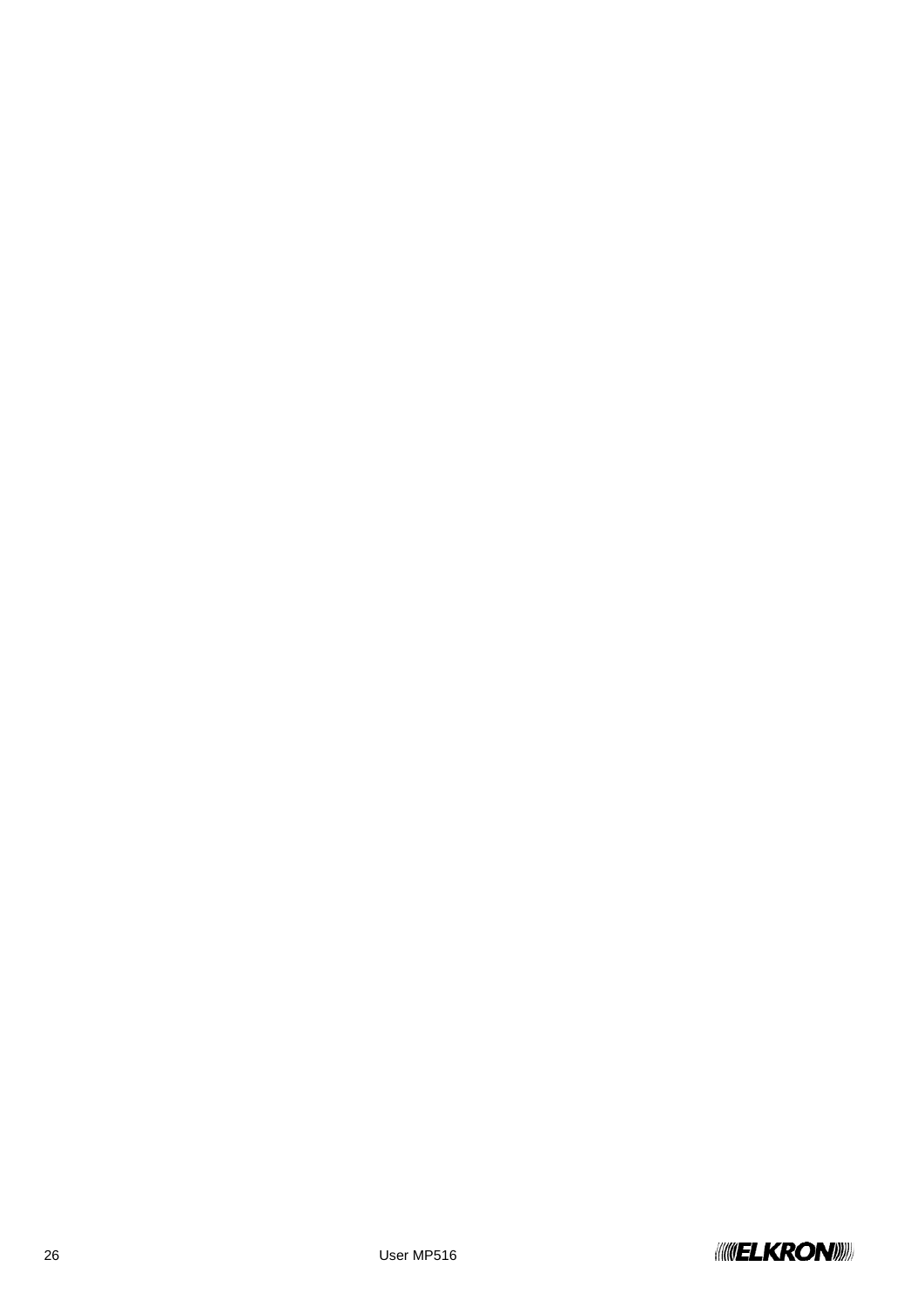